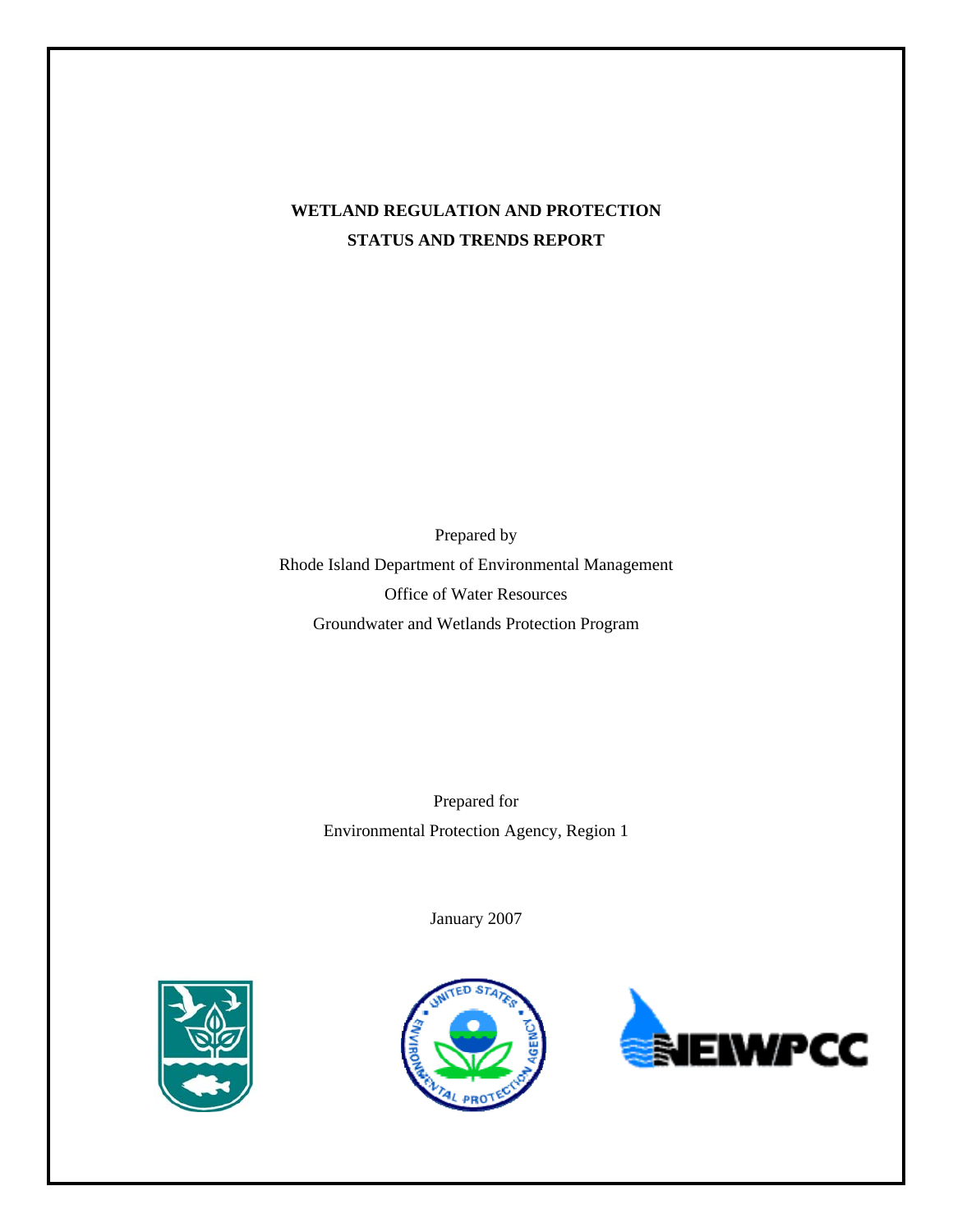#### *DEDICATION*

*This Status and Trends Report is dedicated to the memories of our colleagues*

*Carl A. Ruggieri (1963 - 2006) and Helen L Cottrell (1959 - 2006)*

*whose contributions to protecting and restoring Rhode Island's freshwater and coastal wetlands will continue to benefit all Rhode Islanders, now and in the future.*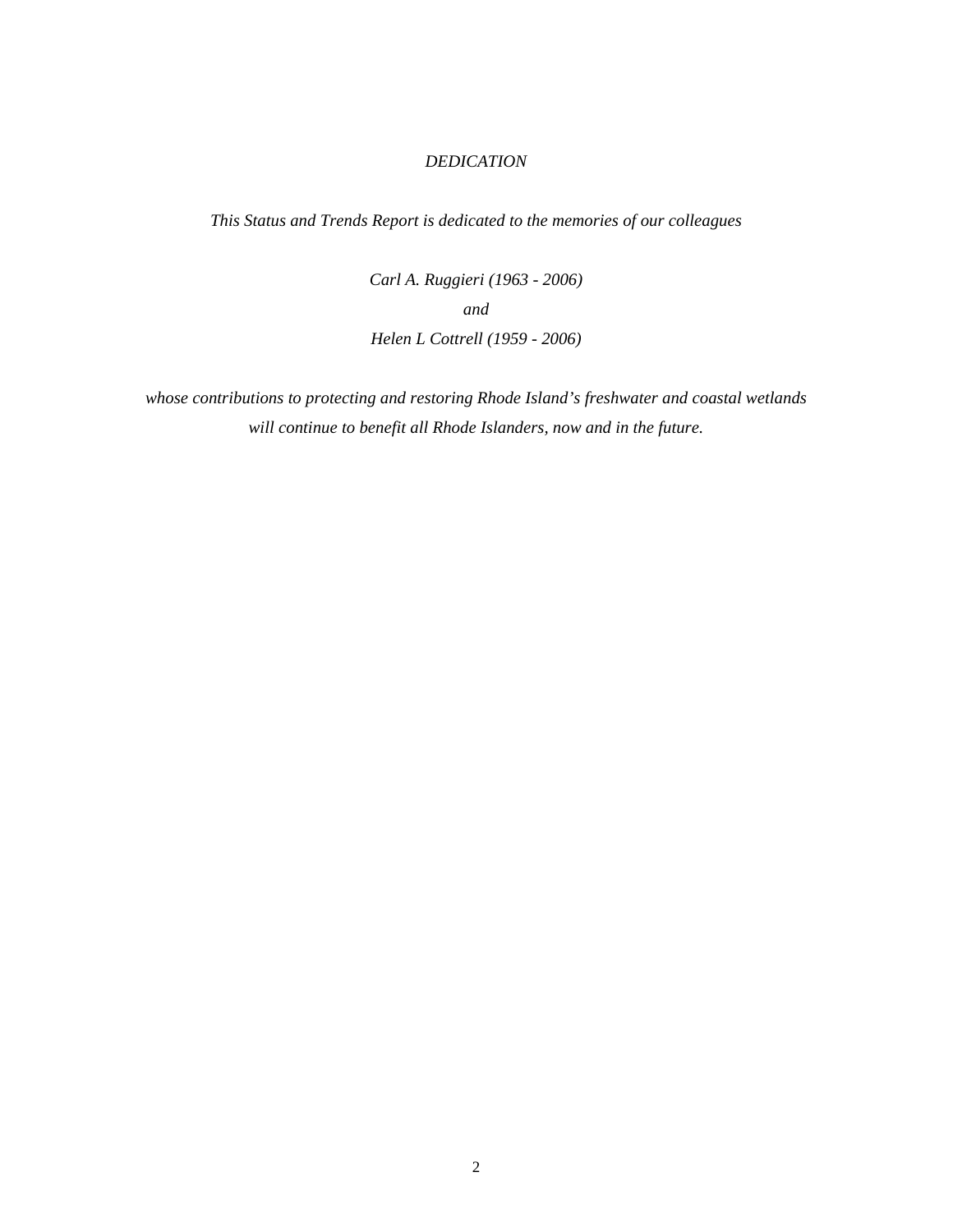| <b>SECTION</b>                                                       | PAGE |
|----------------------------------------------------------------------|------|
|                                                                      |      |
|                                                                      |      |
|                                                                      |      |
| 2.0 WETLAND PROGRAM IMPLEMENTATION AND DEVELOPMENT4                  |      |
| 2.1 Wetland Permits and Decisions                                    |      |
| 2.2 Permitted Losses and Gains                                       |      |
| 2.3 Compliance, Inspection, and Restoration                          |      |
| 2.4 Regulations and Policy                                           |      |
| 2.5 Monitoring and Assessment                                        |      |
| 2.6 Restoration                                                      |      |
| 2.7 Outreach                                                         |      |
|                                                                      |      |
| 3.1 Wetland Protection by Land Acquisition or Permanent Easements    |      |
| 3.2 Conservation Development                                         |      |
| 3.3 Wildlife Conservation Strategy                                   |      |
| 3.4 Natural Communities of RI                                        |      |
|                                                                      |      |
| 5.0 APPENDICES                                                       |      |
| 5.1 Wetland Demonstration Pilot Grants (2005)                        |      |
| 5.2 Status of Recommendations Wetland Task Force Final Report (2001) |      |

## **TABLE OF CONTENTS**

#### **TABLES**

- 1.Freshwater wetland permits granted by DEM in 2004 and 2005, and 5-year trends
- 2.Other programmatic decisions, 2004 and 2005
- 3. Freshwater wetland losses and gains permitted by DEM in 2004 and 2005, and 5-year trends
- 4. Losses and gains of freshwater wetlands in the vicinity of the coast permitted by CRMC, 1999-2005.
- 5. Freshwater wetland complaints and enforcement actions by DEM in 2004 and 2005, and 5-year trends
- 6. Areas of unauthorized alteration and restoration in 2004 and 2005, and 5-year trends
- 7. Wetland area present on protected lands
- 8. Wetland acquisition by DEM in 2004 and 2005, and 5-year trends
- 9. Freshwater wetland and freshwater aquatic taxa of greatest conservation need

**Acknowledgements:** The authors of this report Carol Murphy, Sue Kiernan, Hank Ellis and Deb Pelton wish to acknowledge the contributions of Chuck Horbert, Marty Wencek, Linda Washington, Paula DiRaimo, Lisa Primiano, Paul Jordan and Dave Reis and his staff at CRMC for numerous contributions to this report.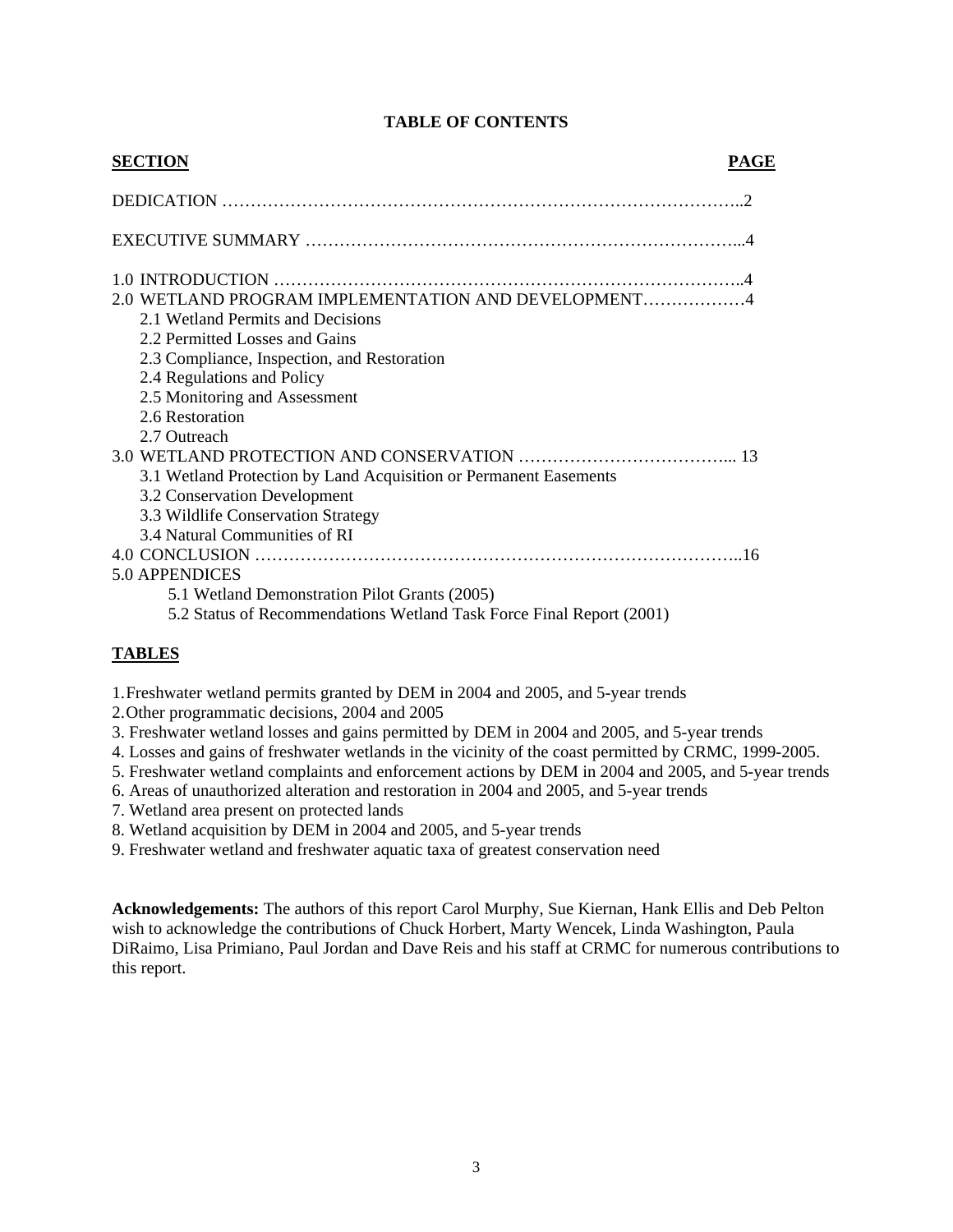#### **EXECUTIVE SUMMARY**

The Department of Environmental Management (DEM) Offices of Water Resources and Compliance and Inspection, supported by the Environmental Protection Agency (EPA) and with technical assistance of the New England Interstate Water Pollution Control Commission (NEIWPCC) has continued to implement and build a comprehensive state wetlands program by administering and enforcing state laws and regulations, by completing regulatory, policy, and administrative improvements, by building on successful outreach and planning projects, and by drafting a wetland monitoring plan. The DEM Wetland Programs rely on work completed by other DEM offices, and by federal, state, and local partners, including the Coastal Resources Management Council (CRMC), to ensure maximum protection of freshwater and coastal wetlands and to build a comprehensive program reflecting the EPA core essential elements.

The DEM granted 685 wetland permits during 2004 and 2005, the majority of which were for residential development. A net loss of 4.6 acres of freshwater wetland was permitted by DEM. The DEM recorded 3.6 acres of unauthorized alteration of freshwater wetlands and 10.1 acres of unauthorized alteration of perimeter, riverbank and floodplain wetlands, and completed 113 enforcement actions during the reporting period. A total of 43 acres of wetlands were restored during this time in response to enforcement actions undertaken during the reporting period or in previous years. The CRMC also regulates alterations of freshwater wetlands in the vicinity of the coast and permitted 0.2 acres of net loss of those wetlands during 2003 through 2005.

# **1.0 INTRODUCTION**

Wetlands are vital to healthy watersheds. Widely dispersed across the landscape and varying in size and type, wetlands provide many important benefits: wildlife habitat, floodwater storage, groundwater recharge, water quality improvement and recreational opportunities. This report summarizes information on wetland protection in Rhode Island for the period of 2004 to 2006. It highlights noteworthy regulatory, outreach, monitoring, and restoration projects undertaken by the DEM, CRMC and others. Overall, it reveals that while state regulatory programs are effective at limiting the authorized physical loss of wetlands, resource managers continue to be confronted with challenges in protecting the functions and values of wetlands from the cumulative impacts of land development, from hydromodifications and from unauthorized losses.

# **2.0 WETLAND PROGRAM IMPLEMENTATION AND DEVELOPMENT**

#### **2.1 Wetland Permits and Decisions**

DEM and CRMC regulate activities in and near freshwater wetlands within their respective areas of jurisdiction. In the DEM Wetlands Program, over 90 percent of all the permits issued in 2004 and 2005 (368 and 317, respectively) were for projects proposing insignificant alterations to wetlands (Table 1). A total of 42 permits to alter wetland and five emergency alteration permits were granted during this period. Seventeen applications were denied.

As in prior years, a majority (59%) of the new permits issued in 2004 and 2005 was for residential development (new residential lots, modifications to already developed lots, residential subdivisions, and apartments or condominiums). There were 259 permits granted for individual residential lots alone, which is 38 percent of the total permits. Twenty six percent of the permits granted were for projects associated with growth and infrastructure; specifically, offices, commercial buildings, schools, churches, roads,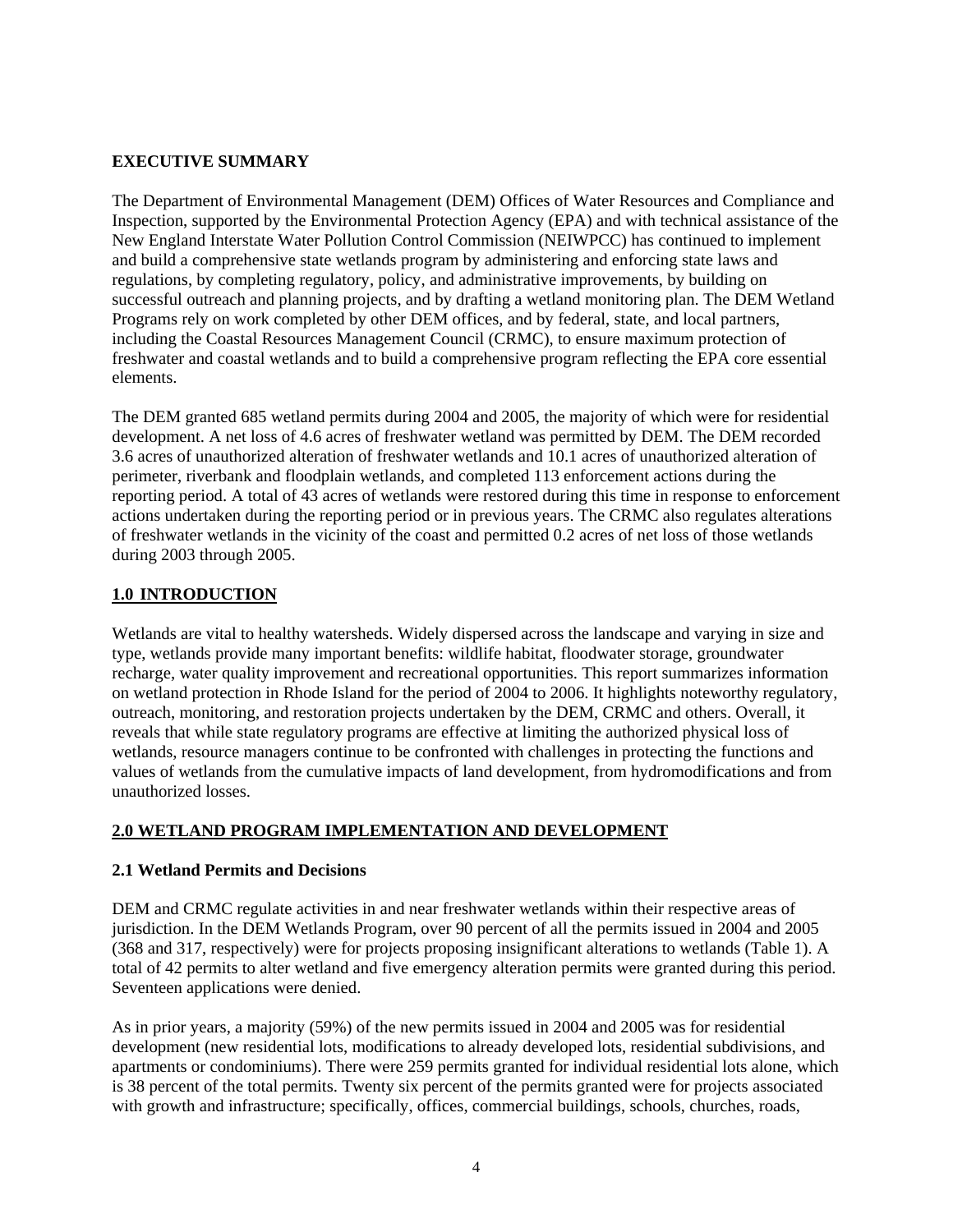bridges, utilities, wells, drainage improvements and dry hydrants. Although few in number, applications for bike path projects, dam repair projects, and water supply wells presented challenges to review, evaluate and permit.

|                                         |                  | <b>Permit Types and Project Types</b> |                  |                  |                  |  |
|-----------------------------------------|------------------|---------------------------------------|------------------|------------------|------------------|--|
| <b>Insignificant Alteration Permits</b> |                  |                                       |                  |                  |                  |  |
|                                         | 2001             | 2002                                  | 2003             | 2004             | 2005             |  |
|                                         |                  |                                       |                  |                  |                  |  |
| Apartments/condos                       | 10               | 15                                    | 17               | 26               | 27               |  |
| <b>Residential lots</b>                 | 141              | 115                                   | 123              | 150              | 109              |  |
| Residential subdivisions                | 31               | 39                                    | 56               | 45               | 45               |  |
| Industrial subdivisions                 | $\mathbf{1}$     | $\boldsymbol{0}$                      | $\overline{4}$   | 1                | 1                |  |
| Office/commercial                       | 66               | 57                                    | 48               | 52               | 32               |  |
| School/church                           | $\overline{4}$   | 11                                    | $\mathfrak s$    | $\mathbf{2}$     | 15               |  |
| Parks/recreation                        | $\overline{4}$   | $\overline{2}$                        | $\overline{5}$   | 5                | 3                |  |
| Golf courses                            | $\mathbf{1}$     | $\boldsymbol{0}$                      | $\boldsymbol{0}$ | $\boldsymbol{0}$ | $\boldsymbol{0}$ |  |
| Road and bridge construction            | 6                | 10                                    | 8                | 10               | 14               |  |
| Driveways/access roads                  | $\overline{2}$   | $\overline{c}$                        | $\mathbf{1}$     | $\mathfrak s$    | $\overline{4}$   |  |
| Trails, paths, footbridges,             | 8                | $\overline{5}$                        | $\overline{4}$   | $\overline{3}$   | $\overline{2}$   |  |
| sidewalks, and bike paths               |                  |                                       |                  |                  |                  |  |
| Drainage and subdrains                  | 17               | $\overline{4}$                        | 13               | 12               | 16               |  |
| Utilities and wells                     | 6                | 10                                    | 11               | 15               | 9                |  |
| Railways                                | $\mathbf{1}$     | $\boldsymbol{0}$                      | $\boldsymbol{0}$ | 1                | $\boldsymbol{0}$ |  |
| Dam repair project                      | $\overline{2}$   | $\overline{2}$                        | $\mathbf{1}$     | 3                | $\mathbf{1}$     |  |
| New pond/pond excavation                | $\overline{2}$   | $\mathbf{1}$                          | $\mathfrak{2}$   | $\mathbf 2$      | $\mathbf{1}$     |  |
| Shoreline stabilization                 | $\boldsymbol{0}$ | 5                                     | $\boldsymbol{0}$ | $\boldsymbol{0}$ | $\boldsymbol{0}$ |  |
| River relocation                        | $\mathbf{1}$     | 3                                     | $\boldsymbol{0}$ | $\boldsymbol{0}$ | 1                |  |
| Dry hydrant                             | $\overline{0}$   | 6                                     | $\overline{4}$   | $\overline{2}$   | 1                |  |
| Docks and floats                        | 3                | $\mathbf{1}$                          | 3                | $\mathbf{1}$     | $\mathbf{1}$     |  |
| Land clearing                           | $\overline{0}$   | $\boldsymbol{0}$                      | $\mathbf{1}$     | 3                | 5                |  |
| Irrigation/water diversion              | $\boldsymbol{0}$ | $\mathbf{1}$                          | $\boldsymbol{0}$ | $\mathbf{1}$     | $\overline{2}$   |  |
| Boat launch                             | $\mathbf{1}$     | $\mathbf{1}$                          | $\boldsymbol{0}$ | $\overline{2}$   | $\overline{2}$   |  |
| Restoration, fish ladder                | $\overline{0}$   | $\mathbf{1}$                          | $\overline{2}$   | $\mathbf{1}$     | $\overline{0}$   |  |
| Unclassified projects                   | 16               | $\tau$                                | 3                | $\overline{4}$   | $\mathbf{1}$     |  |
| Subtotal                                | 323              | 298                                   | 311              | 346              | 292              |  |
|                                         |                  | <b>Permits to Alter</b>               |                  |                  |                  |  |
| Apartments/condos                       | $\boldsymbol{0}$ | 1                                     | $\boldsymbol{0}$ | 1                | $\boldsymbol{0}$ |  |
| Residential lots                        | 9                | $\overline{7}$                        | $\overline{2}$   | $15*$            | 14               |  |
| Residential subdivisions                | $\boldsymbol{0}$ | $\boldsymbol{0}$                      | $\overline{4}$   | $\boldsymbol{0}$ | 1                |  |
| Office/commercial                       | 1                | 3                                     | $\overline{2}$   | $\boldsymbol{0}$ | 1                |  |
| Road and bridge                         | 1                | 1                                     | 3                | 1                | 1                |  |
| Railway                                 | $\boldsymbol{0}$ | $\mathbf{1}$                          | $\boldsymbol{0}$ | $\boldsymbol{0}$ | $\boldsymbol{0}$ |  |
| Golf course construction                | $\boldsymbol{0}$ | $\overline{0}$                        | $\mathbf{1}$     | $\boldsymbol{0}$ | $\boldsymbol{0}$ |  |
| River/stream relocation                 | $\overline{0}$   | $\overline{0}$                        | $\mathbf{1}$     | $\boldsymbol{0}$ | $\boldsymbol{0}$ |  |
| Trails, paths, footbridges,             | $\boldsymbol{0}$ | $\boldsymbol{0}$                      | $\boldsymbol{0}$ | $\boldsymbol{0}$ | $\overline{2}$   |  |
| sidewalks, and bikepaths                |                  |                                       |                  |                  |                  |  |

**Table 1. Freshwater wetland permits granted by DEM in 2004 and 2005, and 5-year**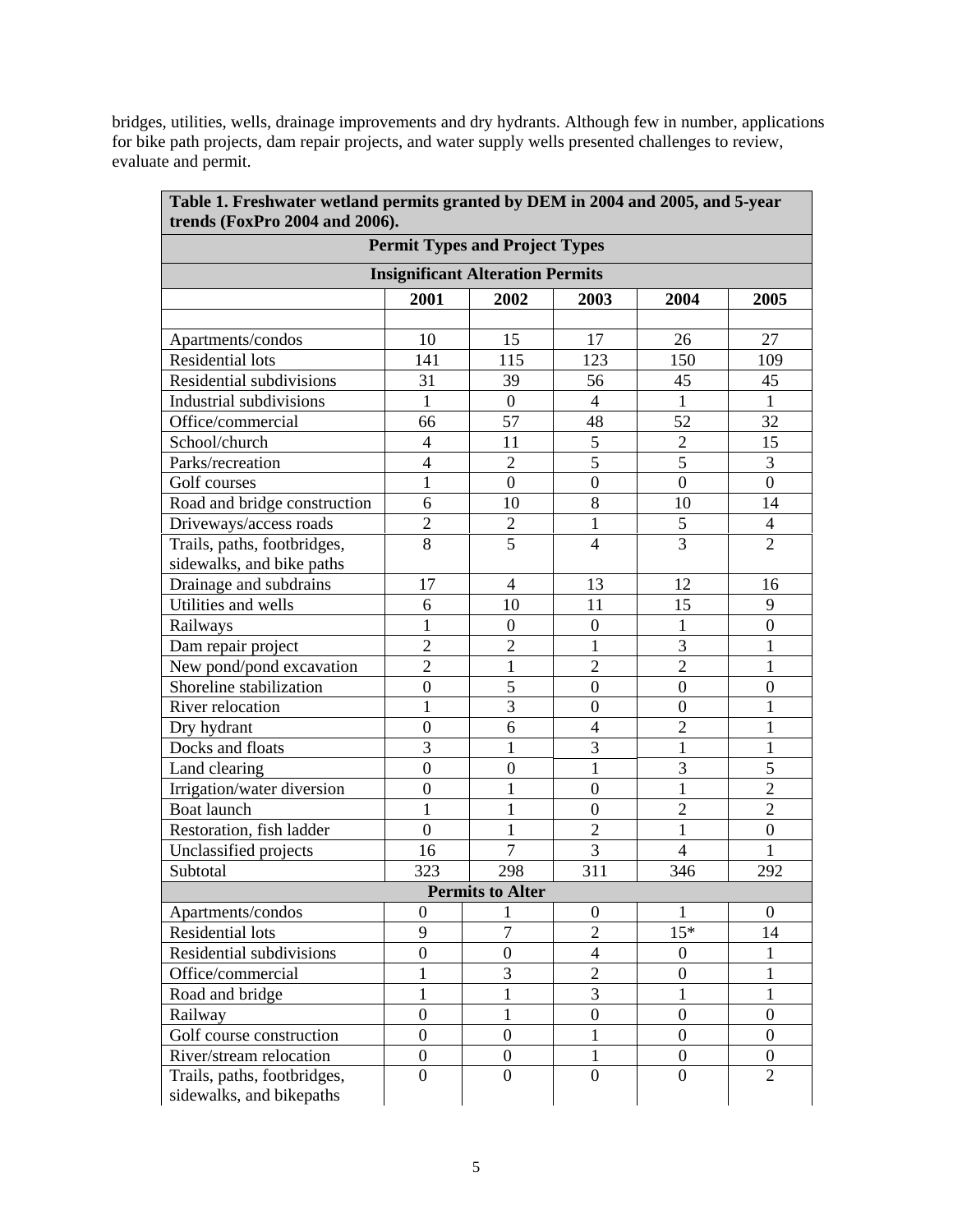| Table 1 continued                   |      |      |      |      |      |
|-------------------------------------|------|------|------|------|------|
|                                     | 2001 | 2002 | 2003 | 2004 | 2005 |
| Driveway                            |      |      |      |      |      |
| Land clearing                       |      |      |      |      |      |
| New pond/pond excavation            |      |      |      | 0    |      |
| Utilities and wells                 |      |      |      |      |      |
| Unclassified                        | 3    |      |      | 0    |      |
| Subtotal                            | 14   | 14   | 14   | 19   | 23   |
|                                     |      |      |      |      |      |
| <b>Emergency Alteration Permits</b> |      |      |      |      |      |
| All project types                   |      | 2    |      | 3    | 2    |
|                                     |      |      |      |      |      |
| <b>Total permits granted</b>        | 338  | 314  | 326  | 368  | 317  |
| <b>Total permits denied</b>         | 7    | 5    | 5    | 11   | 6    |

During 2004 and 2005, there was an increase in the number of permits to alter granted with a notable increase in the number for residential lots. Twenty-nine of the 42 permits to alter were for residential lots, possibly indicating that more marginal lots are being developed. A review of 13 of the 15\* applications for residential lots that were permitted in 2004 revealed that one project proposed a driveway crossing of a swamp and an intermittent stream, two projects proposed filling of forested wetland, and ten projects proposed alteration of riverbank or perimeter wetland, or both, versus the primary wetland (C. Rowe, pers. comm., 2006).

The DEM Wetlands Program promotes policies that minimize adverse impacts on wetland resources. Persons proposing projects, both large and small, benefit from pre-application meetings with DEM, coordinated by the Office of Technical and Customer Assistance (OTCA), in which OTCA and the Program routinely provides applicants and their consultants with information regarding the wetland *Rules and Regulations*, avoidance and minimization, and other application requirements. The OTCA coordinated 47 such wetland preapplication meetings in 2006 many of which the wetland program participated in.

In addition to the issuance of permits, the DEM Wetlands Program issued other decisions in response to applications including determinations of whether regulated wetlands were present, identification of the types of wetlands, and confirmation that wetland edges delineated by applicants were accurate, which provide a service to builders, municipal officials, and property owners who wish to develop their land (Table 2).

| Table 2. Other programmatic decisions, 2004 and 2005 (DEM WPP,<br>2006) |      |      |
|-------------------------------------------------------------------------|------|------|
| <b>Decisions</b>                                                        | 2004 | 2005 |
| Determined wetland presence and type,                                   | 91   | 60   |
| or verified wetland edges                                               |      |      |
| Renewed, modified, or transferred                                       | 114  | 117  |
| permits, or decided permits were not                                    |      |      |
| eligible for renewal, etc.                                              |      |      |
| Found that proposed projects were                                       | 38   | 48   |
| significant alterations                                                 |      |      |
| Found that proposed projects were not                                   | 95   | 81   |
| under jurisdiction, or there were no                                    |      |      |
| wetlands present                                                        |      |      |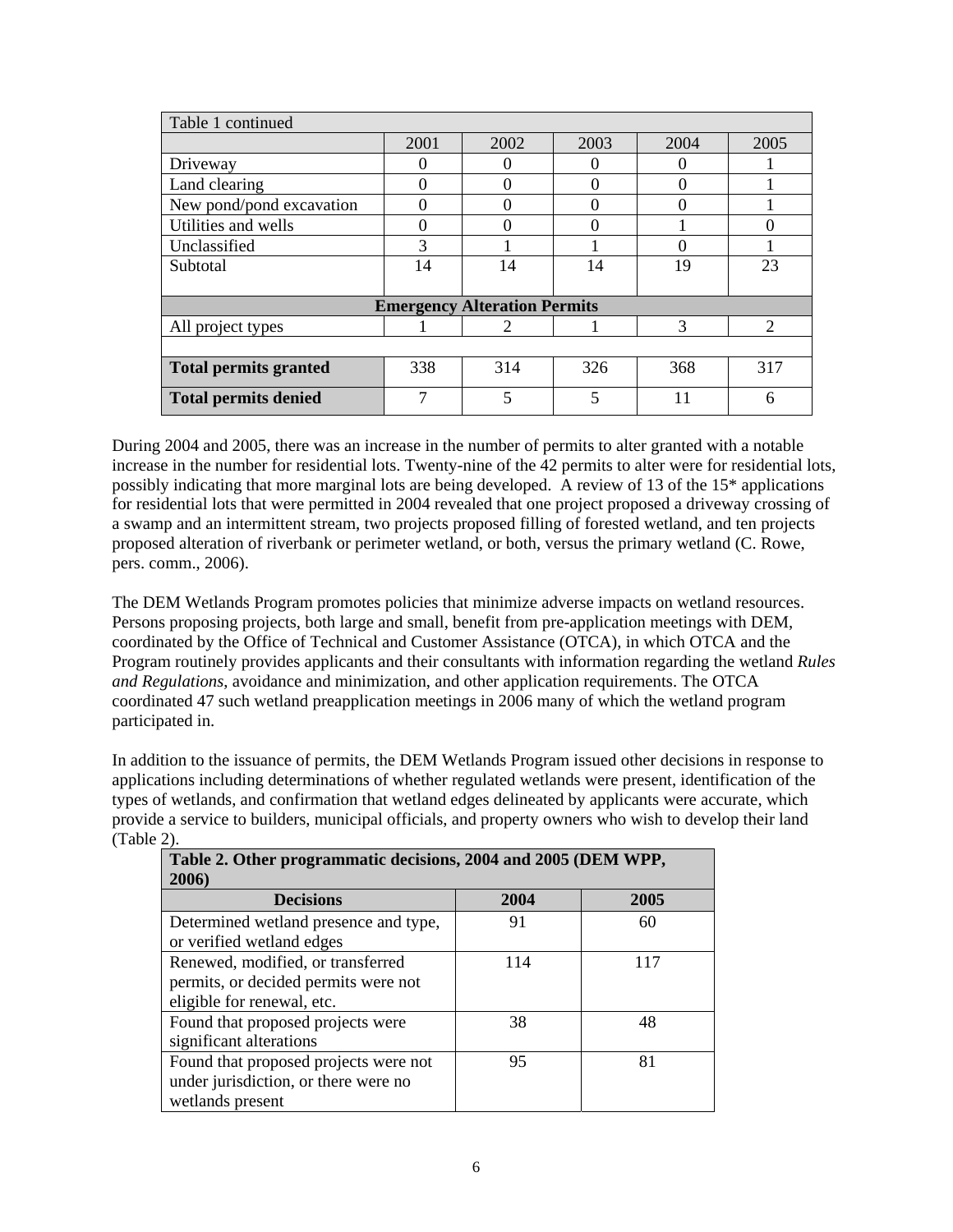Once permits are issued, achieving effective wetland protection is contingent on projects being developed in a manner consistent with approved plans and permit conditions. DEM continued to emphasize the importance of permit compliance by conducting permit compliance inspections. Permitting staff met program targets and conducted 83 and 69 permit compliance inspections respectively during 2004 and 2005. The calculated permit non-conformance rates were 16 percent and 22 percent, based on the total permits issued in those years. As reported in 2004, common permit nonconformance actions continue to include the following: administrative conditions are not met (including recordation of permits); erosion controls are not properly placed or maintained; clearing takes place beyond the approved limits of disturbance; seasonal construction restrictions are not met; and post construction maintenance commitments are not adhered to (R. Chateauneuf, DEM, pers. comm., 2004). DEM will be continuing inspection activities and will also be developing training as part of a larger effort to promote compliance with permits.

The initiative on permit recordation compliance continued during the reporting period, and automated reminder letters were generated and mailed to those who had not recorded their permits within the specified time. Ensuring permits are recorded helps make existing and new property owners more aware of what is allowable on their property, particularly with respect to approved limits of disturbance. Permit recordation has increased from less than 50 percent prior to March 2002 to 79 percent of all permits issued in 2004.

## **2.2 Permitted Losses and Gains**

Rhode Island has adopted a goal of no-net loss of wetlands consistent with that established by the federal government. Over the five-year period of 2001-2005, the state permitting programs have approached but not yet achieved this goal. The permitted net loss of freshwater wetlands by DEM and CRMC over the five years, 2001 through 2005, is 1.3 acres annually, which is an indication that permitted losses are being minimized by the regulatory programs. The state is well aware, however, that greater losses occur due to unauthorized alterations. While some of this loss is identified via compliance programs, not all losses are reported and as a result the state is not able to fully quantify its unauthorized losses.

DEM continues to administer strong avoidance and minimization requirements and the permitted unavoidable freshwater wetland loss during the reporting period was limited to 4.5 acres (Table 3). Over one-half of the loss in 2004 was attributed to the major reconstruction of the state-owned Stillwater Dam that was necessary for safety purposes.

| Table 3. Freshwater wetland losses and gains (acres) permitted by DEM in 2004 and |                                                  |                       |                      |
|-----------------------------------------------------------------------------------|--------------------------------------------------|-----------------------|----------------------|
|                                                                                   | 2005, and 5-year trends (FoxPro, 2004 and 2006). |                       |                      |
| Year                                                                              | <b>Permitted Loss</b>                            | <b>Permitted Gain</b> | <b>Net Loss/Gain</b> |
|                                                                                   |                                                  |                       |                      |
| $2001 *$                                                                          | 1.14                                             | 0.27                  | $-0.87$              |
| $2002 *$                                                                          | 0.65                                             |                       | $-0.65$              |
| $2003 *$                                                                          | 0.10                                             | 6.4                   | $+6.3$               |
| 2004                                                                              | 3.47                                             |                       | $-3.47$              |
| 2005                                                                              | 1.04                                             |                       | $-1.04$              |
| Total                                                                             | $-6.40$                                          | $+6.67$               | $+0.27$              |

\*The 2001-2003 data are an estimate due to some reporting inconsistencies regarding losses associated with isolated wetlands that were corrected during 2003.

In 2002, the DEM and permitted a large proactive restoration project at the site of the former Lonsdale drive-in, along the Blackstone River in Lincoln. The restoration project proposed the creation of seven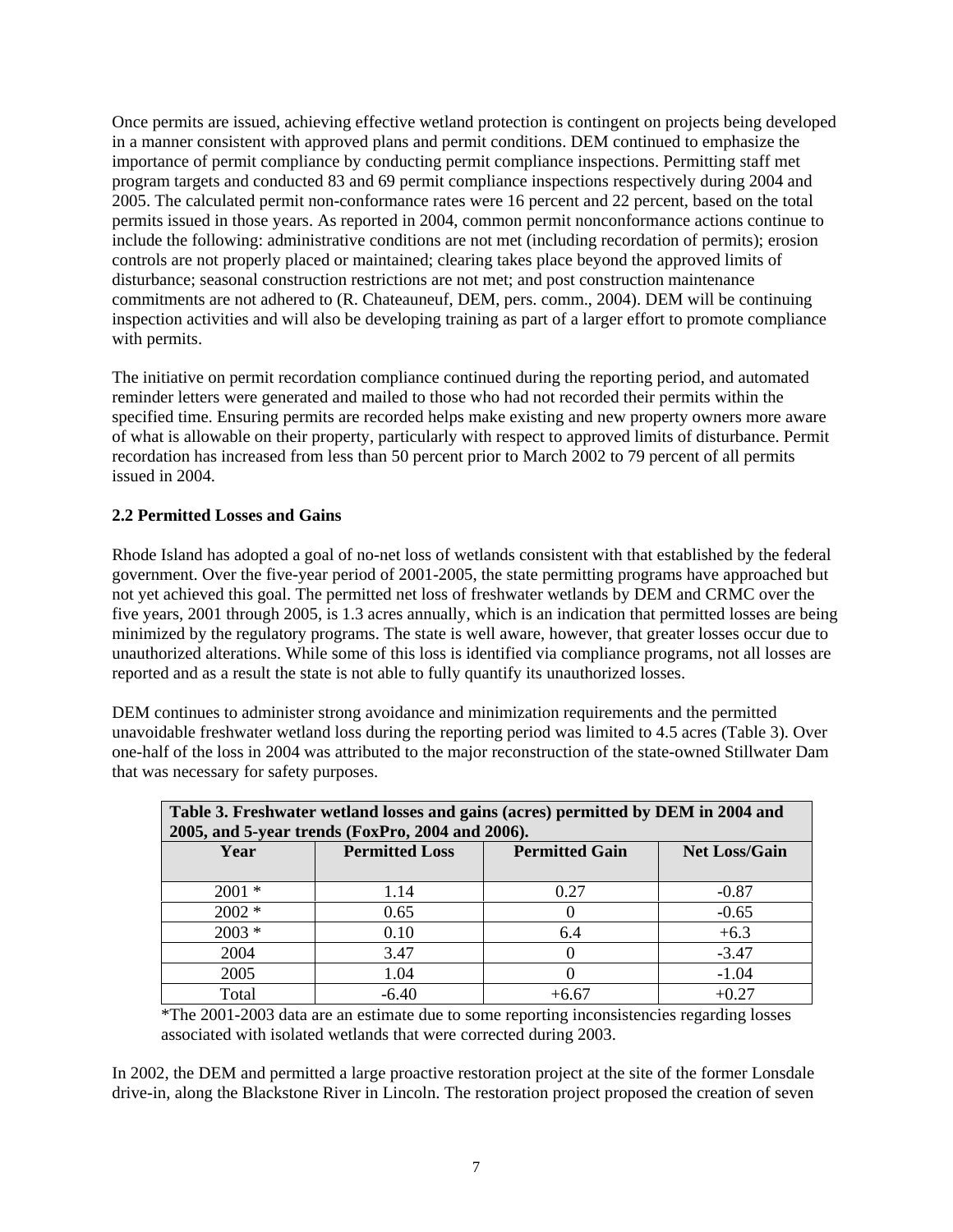acres of mixed vegetated wetland and open water, in addition to other habitat types, in an area that was historically floodplain forest. The as-built plans, dated October 2003, indicate that 6.4 acres of wetland were constructed and this wetland gain is reported in Table 3 for the first time.

Normal farming and ranching activities carried out by farmers are permissible at the discretion of farmers in accordance with best management practices, and provided that adverse effects to wetlands are minimized (R.I.G.L. Section 2-1-22 (i-j)). In the case of construction of new farm facilities, such as ponds, drainage structures or roads, the DEM Division of Agriculture is the lead permitting authority, provided that the project will not result in a significant alteration of wetlands, in which case permitting authority rests with the DEM Wetlands Program. No data are readily available regarding the number of activities undertaken by farmers in wetlands, or the extent of loss or gain associated with farming-related projects or applications. This data will be sought for the next reporting period.

Since August 1999, CRMC has regulated activities within freshwater wetlands in the vicinity of the coast and has reported losses over six years (Table 4). The loss in 2000 was associated with construction of water quality basins in the Narrow River watershed, and some restoration of the impacted wetland did take place (A. Silva, CRMC, pers. comm., 2003). The CRMC and DEM both permitted loss in 2005 associated with a RI Department of Transportation project in Charlestown. The acreage is included with the CRMC data.

| Table 4. Losses and gains (acres) of freshwater wetlands in the vicinity<br>of the coast permitted by CRMC (CRMC, 2002 and 2006). |                       |                       |  |  |  |
|-----------------------------------------------------------------------------------------------------------------------------------|-----------------------|-----------------------|--|--|--|
|                                                                                                                                   |                       |                       |  |  |  |
| Years                                                                                                                             | <b>Permitted Loss</b> | <b>Permitted Gain</b> |  |  |  |
| 1999 and 2000                                                                                                                     | 1.51                  |                       |  |  |  |
| 2001                                                                                                                              | 0.16                  |                       |  |  |  |
| 2002                                                                                                                              | 0.04                  |                       |  |  |  |
| 2003 thru 2005                                                                                                                    | 0.24                  |                       |  |  |  |
| Total                                                                                                                             | 1.95                  |                       |  |  |  |

In summary, DEM and CRMC permitting programs have been effective at limiting the unavoidable loss of freshwater wetlands over the last five years. Except for the restoration of the Lonsdale drive-in property, which yielded a net gain of 6.4 acres of freshwater wetland, neither agency has reported substantial freshwater wetland gains either proactively or in association with development projects. DEM does not currently require compensation of unavoidable freshwater wetland losses, but does permit compensation based on federal requirements. The CRMC requires compensation for loss of coastal and freshwater wetland according to the Coastal Resources Management Program Section 300.12 (1996). There is no data from either agency regarding the extent of permitted alteration of the adjacent 50-foot perimeter and the riverbank wetland areas.

#### **2.3 Compliance, Inspection and Restoration**

The DEM Office of Compliance and Inspection (OCI) Wetland Compliance Program responds to complaints received from the public and investigates unauthorized alterations such as cutting, clearing, grading, filling, excavating, and construction within wetland areas. The Program has received an average of 501 wetland complaints per year over the past five years (Table 5). In 2004, Unfounded Complaints (where no violations were found) and complaints that resulted in No Action taken (very minor alterations were found) totaled 60% of all complaints received. Responding to unfounded complaints represents a huge investment of time and effort that takes away from other investigations and actions. In addition, complaint investigation is time-consuming and complex due to the varied nature of wetlands, land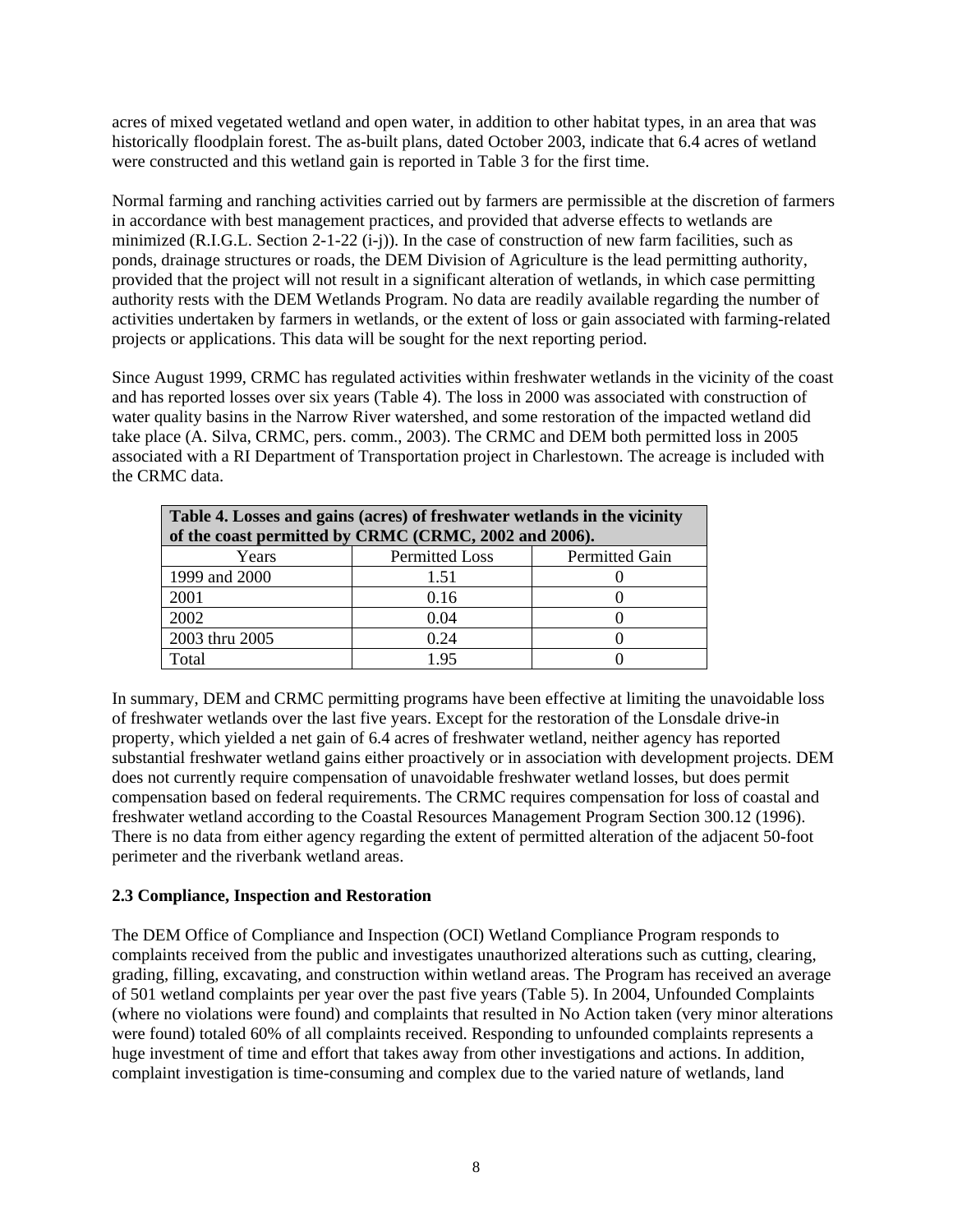conditions, land ownership and regulatory requirements. Table 5 summarizes the number of complaints received, actions taken and not taken, and penalties collected during the past five years.

| Table 5. Freshwater wetlands complaints and enforcement actions by DEM in 2004 and 2005, and |                |          |          |          |          |
|----------------------------------------------------------------------------------------------|----------------|----------|----------|----------|----------|
| 5- year trends (DEM OCI, 2006)                                                               |                |          |          |          |          |
| <b>Complaints</b>                                                                            | 2001           | 2002     | 2003     | 2004     | 2005     |
|                                                                                              |                |          |          |          |          |
| Complaints received                                                                          | 524            | 526      | 489      | 479      | 505      |
| Number (%) of unfounded complaints                                                           | 112(21)        | 243(46)  | 119 (24) | 162(34)  | 157(31)  |
| Number (%) of no action taken                                                                |                |          |          | 125(26)  | 98 (19)  |
| (minor violation)                                                                            |                |          |          |          |          |
| Number of investigations                                                                     | 554            | 477      | 446      | 426      | 464      |
| Total inspections                                                                            | 901            | 943      | 922      | 940      | 854      |
|                                                                                              | <b>Actions</b> |          |          |          |          |
| Informal actions*                                                                            | 107            | 82       | 71       | 41       | 43       |
| Formal actions**                                                                             | 23             | 25       | 17       | 13       | 16       |
| Total actions                                                                                | 130            | 107      | 88       | 54       | 59       |
| <b>Penalties collected</b>                                                                   | \$16,005       | \$63,850 | \$26,828 | \$29,190 | \$49,750 |

\* Informal actions do not result in an enforceable order or assessment of a penalty. For the most part, these actions include warning letters, letters of noncompliance, and Notices of Intent to Enforce. \*\* Formal actions are usually in the form of a Notice of Violation (NOV) that are recorded in the land evidence records of the appropriate Town or City. Such actions advise the respondent of the alleged facts surrounding the case, the statutes and regulations that are alleged to have been violated, the requirements necessary to meet compliance, and the assessment of an administrative penalty.

The lower total number of actions taken in 2004 and 2005 (54 and 59, respectively) compared to years 2001-2003 represent an effort by the Program to address outstanding restorations. It also reflects lower staffing levels. The Program tracks the area of unauthorized alteration of wetland and the area that is restored once the alteration has been halted (Table 6). The most common unauthorized alterations are clearing. As a result, most restorations require the respondent to allow an area to naturally revegetate. The more serious violations require the removal of structures and fill and the extensive planting and stabilization of the altered wetland (DEM OCI, 2005). Compared to 2001-2003 restorations ( $n = 31, 42,$ 41, respectively), there were 64 and 54 restorations undertaken in 2004 and 2005, respectively.

Approximately 14-acres of wetland were altered by clearing, grubbing, filling or draining without a permit during the years 2004 and 2005. More than forty-three acres of wetland were restored. The restored acreage also correlates with violations from previous years because of the time it takes to enforce and complete restoration. This data reinforces the importance of permit and complaint inspections to help reduce unauthorized alterations. It is difficult to assess the impact of the temporary loss of wetland functions while an area is revegetating.

| Table 6. Areas of unauthorized alteration and restoration (acres) in 2004 and 2005, and 5-year<br>trends (DEM OCI, 2006) |      |      |      |      |      |
|--------------------------------------------------------------------------------------------------------------------------|------|------|------|------|------|
| <b>Unauthorized alterations</b>                                                                                          | 2001 | 2002 | 2003 | 2004 | 2005 |
| Wetland, including rivers and streams                                                                                    | 5.0  | 6.4  | 11.2 | 2.1  | 1.5  |
| Perimeter, riverbank, and floodplain wetland                                                                             | 9.6  | 12.9 | 8.1  | 6.2  | 3.9  |
| <b>Restoration</b>                                                                                                       |      |      |      |      |      |
| Wetland                                                                                                                  | 2.7  | 3.6  | 2.3  | 12.7 | 11.0 |
| Perimeter, riverbank, and floodplain wetland                                                                             | 3.4  | 5.5  | 4.4  | 10.8 | 8.9  |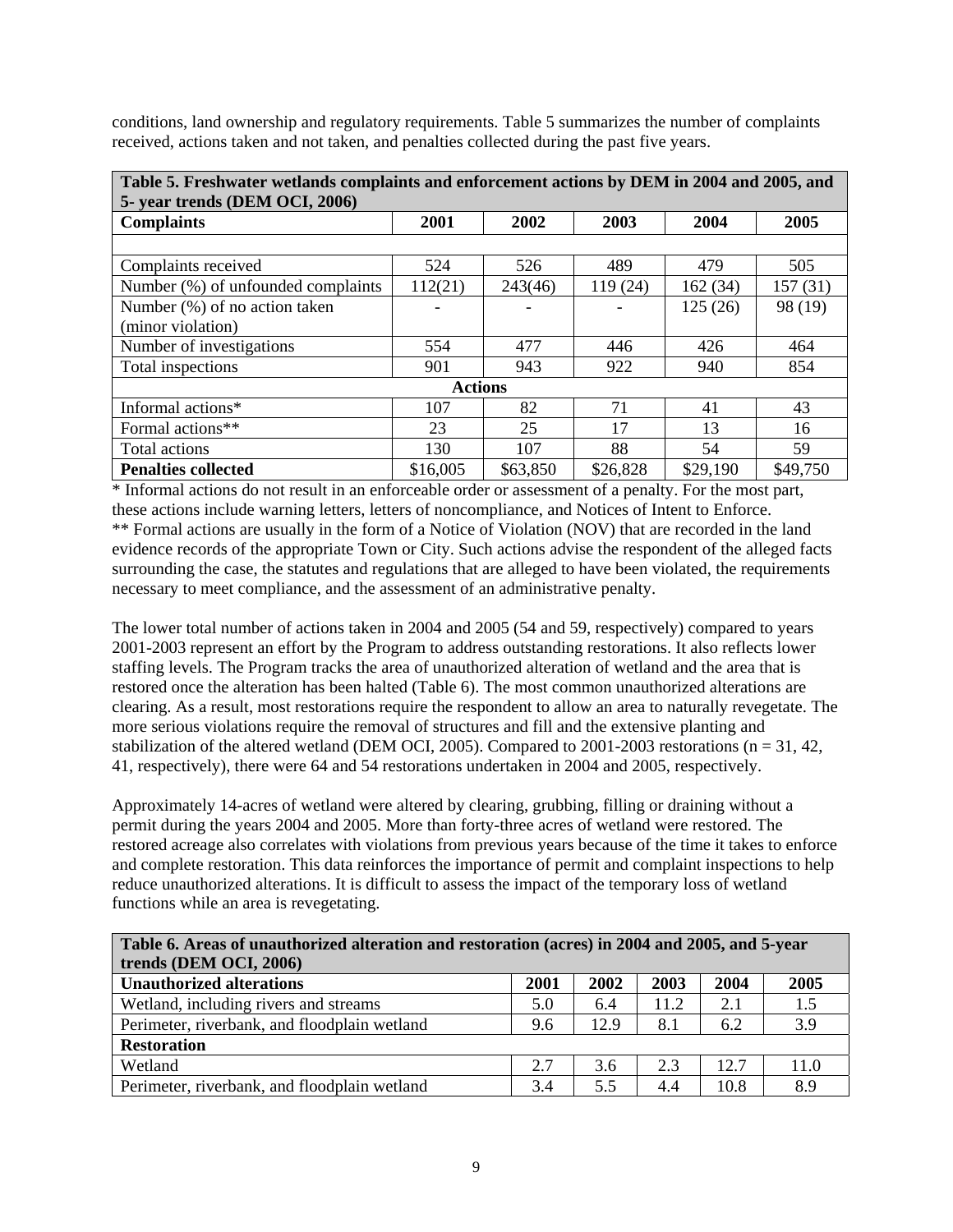During 2004, one of the major compliance accomplishments was the restoration of a shrub/pond wetland complex owned by the City of Woonsocket. The failure of a 48-inch discharge pipe had caused a steep hillside to wash out causing a thick blanket of sediment to cover almost two acres of wetland. The sediment ranged from several inches to 4 feet deep (several thousand cubic yards) throughout the wetland area. After a huge investment of time and money, the City of Woonsocket completed the removal of all sediment in the Wetland Complex.

In 2005 another major restoration occurred in the form of a replacement-forested wetland in the Town of Cumberland. A house was mistakenly built upon approximately 0.2-acres of Forested Wetland. In lieu of removing the house and reconstructing the small isolated wetland, a half-acre mitigation mound and pool wetland was created adjacent to another forested wetland area on the property. The Respondent's environmental consultant will be monitoring the wetland creation for the next several years until such time that the wetland creation is considered a success.

## **2.4 Regulations and Policy Development**

DEM continued to implement streamlining recommendations of the Department's Wetland Task Force (Final report, 2001) during the reporting period. The DEM *Rules and Regulations Governing the Administration and Enforcement of the Freshwater Wetlands Act* have been revised via a comprehensive multi-year project with the overall objective to make them more transparent to all users, and to introduce some new provisions and procedures aimed at improving processing. Working with stakeholders two safety-related exemptions regarding dam maintenance and repair and maintenance of wetland vegetation at airports have also been proposed. DEM convened members of the Task Force in January to March 2004 and in July 2006 to present and solicit comments on the draft rules. Many valuable comments were received and have been considered for the final draft.

In 2005 the DEM proposed pilot revisions to the wetland and ISDS regulations to provide for an optional fee-based process to accelerate the processing and decision-making on some non-permit applications, based on the staff's willingness to work overtime on these applications. These draft revisions have not advanced to date.

The DEM and CRMC continued to coordinate, primarily at the managerial and supervisory levels, about the freshwater wetland jurisdictional division that has been in place for seven years. An interagency meeting was conducted in 2006 largely regarding the applicability of the review criteria on small lots. Also during the reporting period some uncertainty was expressed by applicants regarding the projects that straddle the jurisdictional boundary and by the agencies regarding authority for review of non-farm related projects on property owned by farmers.

The CRMC revised its freshwater wetland regulations in 2005 in response to a controversial decision by the Council to permit the construction of a house on a lot that was largely freshwater wetland (the decision was subsequently retracted). The revised CRMC regulations prohibit the alteration, filling or grading of any tributary or tributary wetland that is associated with a coastal wetland or coastal system, unless it is necessary to access otherwise buildable land and when no reasonable alternatives exist. In such cases the applicant will be required to mitigate the area of wetland lost on a 2 to 1 basis.

#### **2.5 Monitoring and Assessment**

Monitoring and assessment is an important part of all resource protection programs. Rhode Island made progress during this reporting period by developing and taking initial steps to implement the state's first strategy for monitoring and assessment of wetlands. To fulfill Clean Water Act requirements to report on wetland condition in addition to reporting on net loss and gain of wetland area, DEM with grant support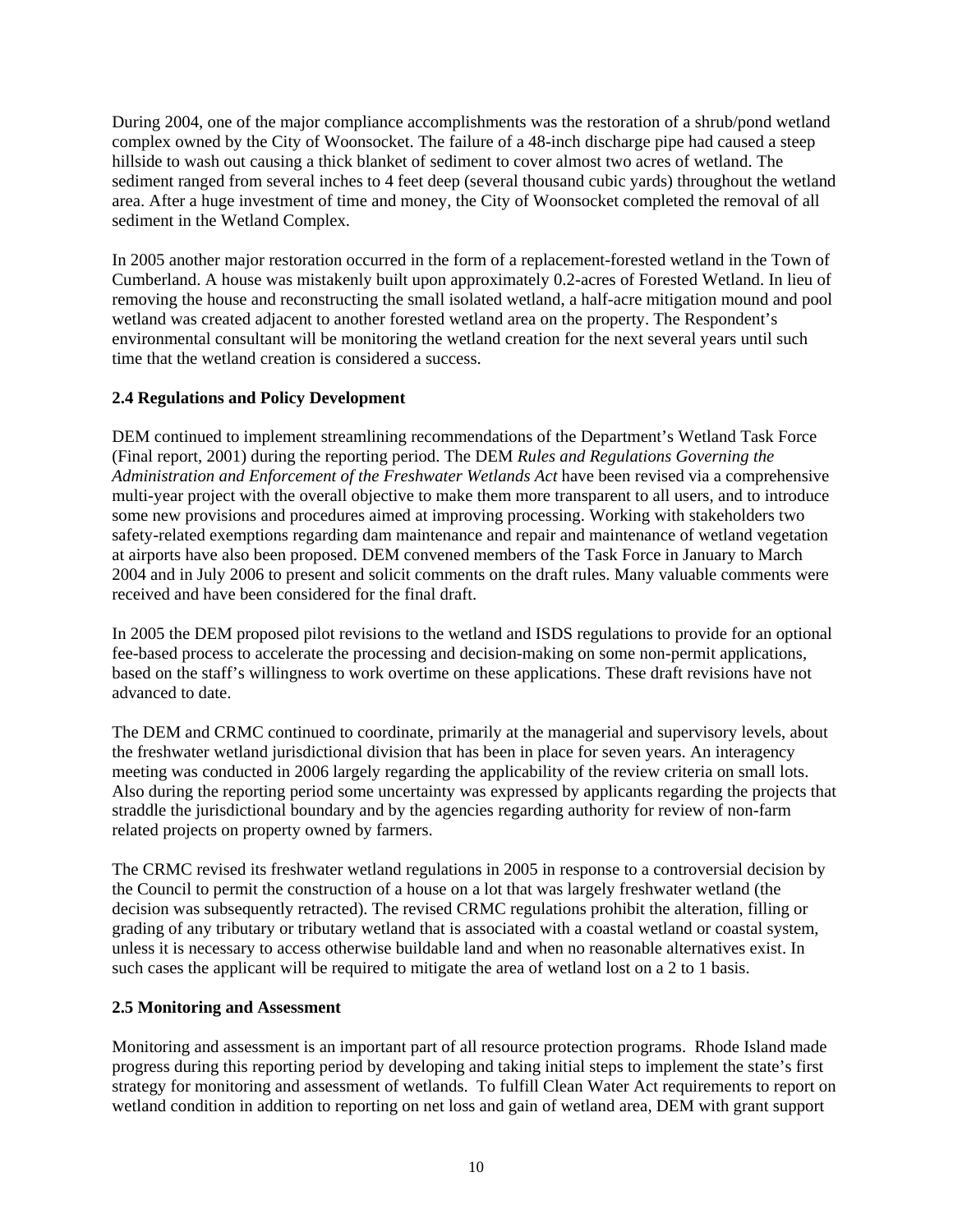from EPA and technical assistance from NEIWPCC, developed a draft Wetland Monitoring and Assessment Plan (NEIWPCC and DEM, 2006). This plan, expected to be incorporated as an element of the state's Comprehensive Surface Water Monitoring Strategy (DEM OWR, 2005) is currently under review by the RI Environmental Monitoring Collaborative.

With limited financial and human resources to implement systematic monitoring, DEM recognizes the need try to make efficient use of existing methods, and apply existing information about wetlands in RI where possible. In developing the plan, DEM reviewed monitoring levels and methods from other states to determine which could be applied in Rhode Island, and also gathered information about wetlands in Rhode Island, creating a database of research and information that could be applied to long term and short term monitoring plan objectives.

This initiative has presented an opportunity to bring together wetland professionals and scientists to develop monitoring objectives in partnership with DEM. Organizations such as The Nature Conservancy of RI (TNC), the RI Natural History Survey, the University of Rhode Island, and the EPA Atlantic Ecology laboratory in Narragansett are currently gathering data and information about wetlands, and see a need for more systematic monitoring by the State.

The plan for wetland monitoring and assessment was developed with an emphasis on how information might be utilized and applied to improve protection and management. The goal was to create a comprehensive list of issues, needs, and applications to use as a guide, and to update periodically, as the program develops. The initial list was organized into categories that reflected potential threats to wetland condition, data needs, and management applications of wetland monitoring and assessment data. Long and short-term objectives for the plan were then identified by reviewing priorities suggested by partners, and by determining current DEM management priorities.

Systematic monitoring and assessment of wetland condition will, over time, produce necessary data to help evaluate management decisions for wetland protection. In the longer term, it is essential to understand cumulative impacts to wetlands, which result from land-use changes, loss of protective buffers, invasive species, water withdrawals and other factors.

In the first year of implementation during the reporting period, NEIWPCC assisted DEM and performed a tier 1 analysis to characterize the extent of wetland within proximity to existing community wells. There are 76 wells in stratified draft with a pump rate of 100 gallons per minute or more. The Department of Health requires a protective zone of 400 feet around each well. A subset of the data indicates that 39 percent of the area within the 400-foot radii of 41 of the 76 wells are wetlands (D. Pelton, DEM, personal communication, 2006). NEIWPCC also assisted DEM and piloted two rapid wetland assessment methods on publicly owned wetlands primarily in the Woonasquatucket River watershed. Over five hundred acres of wetland were assessed.

Discussion of landscape scale wetlands assessment (tier 1) invariably leads to a discussion of the limitations of the existing RIGIS wetlands coverage (1988) (Miller et al, 2001). The absence of positionally accurate freshwater wetland maps limits RI's ability to undertake some special projects, however, adequate funding for mapping remains a constraint. During the reporting period, the Habitat and Resource Panel Final Report (2004) of the Governor's Narragansett Bay and Watershed Planning Commission and two subgroups of the RI Environmental Monitoring Collaborative supported using large scale color infrared imagery to accomplish statewide wetland mapping. The U.S. Fish and Wildlife has recently announced a project to update the RI National Wetlands Inventory maps for the state (R. Tiner, U.S.F.W.S., pers. comm., 2006) using the best available imagery.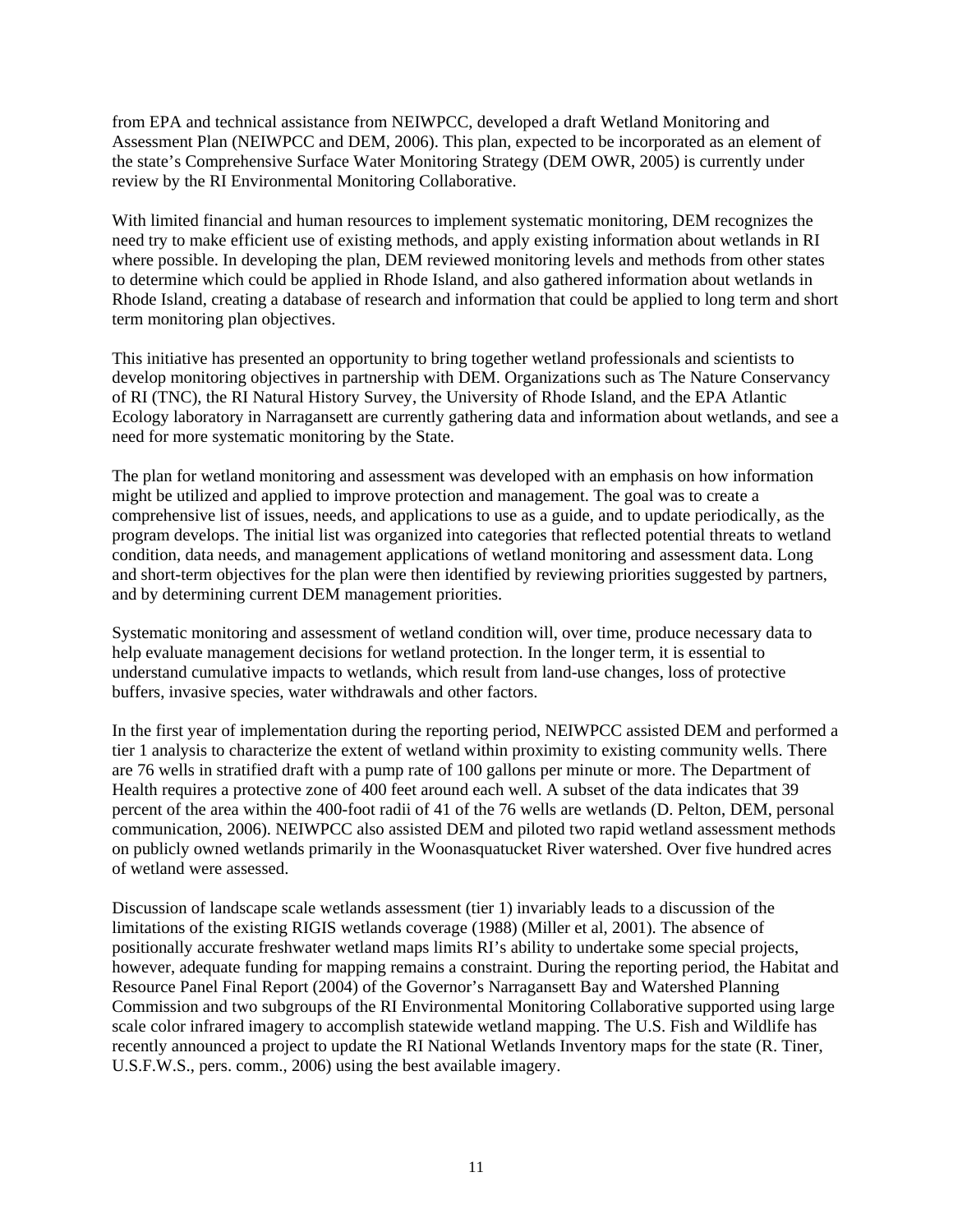#### **2.6 Restoration**

The DEM Office of Water Resources formed and officially announced (2006) the Water Quality and Wetland Restoration Team (WQ/WR Team) to provide enhanced preapplication assistance and to encourage beneficial restoration projects. The team, which is composed of staff from various disciplines in Water and the Department, assists applicants with their designs to optimize restoration goals and to ensure projects meet the regulatory requirements. The Team coordinates with the CRMC and the US Army Corps of Engineers as needed. The Team has reviewed and assisted on approximately 43 projects in 38 meetings over ~3 years (L. McGreavy, pers. comm., 2007, DEM).

The CRMC, with the assistance of the Technical Advisory Committee, continued to administer the *Coastal and Estuary Habitat Restoration Program and Trust Fund* (R.I.G.L. Section 46-23.1) that is funded by an annual legislative appropriation (M. Higgins, formerly CRMC, pers. comm., 2006). Similarly, the DEM Sustainable Watersheds Office administered state bond funds for riparian restoration projects funded from the *Open Space, Recreation, Bay and Watershed Protection Bond* approved by voters in 2004. In the first year DEM awarded eight grants totaling \$154,000, three of which were awarded to the Woonasquatucket River Watershed Council for projects in Providence and Smithfield.

Also during the reporting period, the Narragansett Bay Estuary Program (NBEP) coordinated a project funded by DEM Aqua Fund and EPA Region 1 to identify additional coastal wetland sites for potential restoration in the vicinity of Narragansett Bay (H. Cottrell, formerly NBEP, pers. comm., 2006). Using aerial photo interpretation and fieldwork 236 project sites were inventoried totaling over 4000 acres having some potential for restoration. A CD-ROM product entitled *Narragansett Bay Coastal Wetland Restoration Analysis-Inventory of Potential Restoration Sites, Wetland Buffers, and Hardened Shorelines* contains printable GIS maps, acreage summaries, technical reports, and downloadable spatial data on coastal wetlands and shoreline condition for 26 Bay communities in RI and MA (NBEP Report No. 04- 121).

Other publications and other agency websites have provided news releases, summaries and photographs of several sizable and noteworthy coastal wetland restoration projects undertaken and completed during the reporting period including Town Pond, Portsmouth; Allin's Cove, Barrington; and Walker Farm, Barrington. These projects were accomplished under the leadership of sister agencies and organizations with multiple federal, state, and local partners and funding sources.

#### **2.7 Outreach**

In cooperation with the Department of Administration, the DEM now provides for public wetland application status checks via the Internet (A. Richardson, DEM, pers. comm., 2006). The free service, which is available 24 hours a day and is updated daily, allows applicants the ability to track the progress of individual applications by querying the application number, owner's name, project name, or location. This online service tracks all new applications as well as applications dating back to the mid-1990s. The current application status and the dates of all major actions are provided thereby helping the public become more efficiently informed.

In two of the reporting years, the DEM Wetlands Programs, with NEIWPCC assistance, spearheaded participation by other DEM offices and EPA Region I at the RI Builder's Association Home Show at the RI Convention Center for the second and third years. The programs staffed a 10 by 20-foot booth for five days and distributed 7,500 pieces of information in 2004 and 6,000 pieces in 2005. The booth was an excellent opportunity for the public, especially those purchasing land with wetlands or those expanding their homes, to gain a better understanding about permitting, to meet staff, and to ask questions in person. Many teachers also visited the booth. The Home Show drew over 30,000 people each year and provided a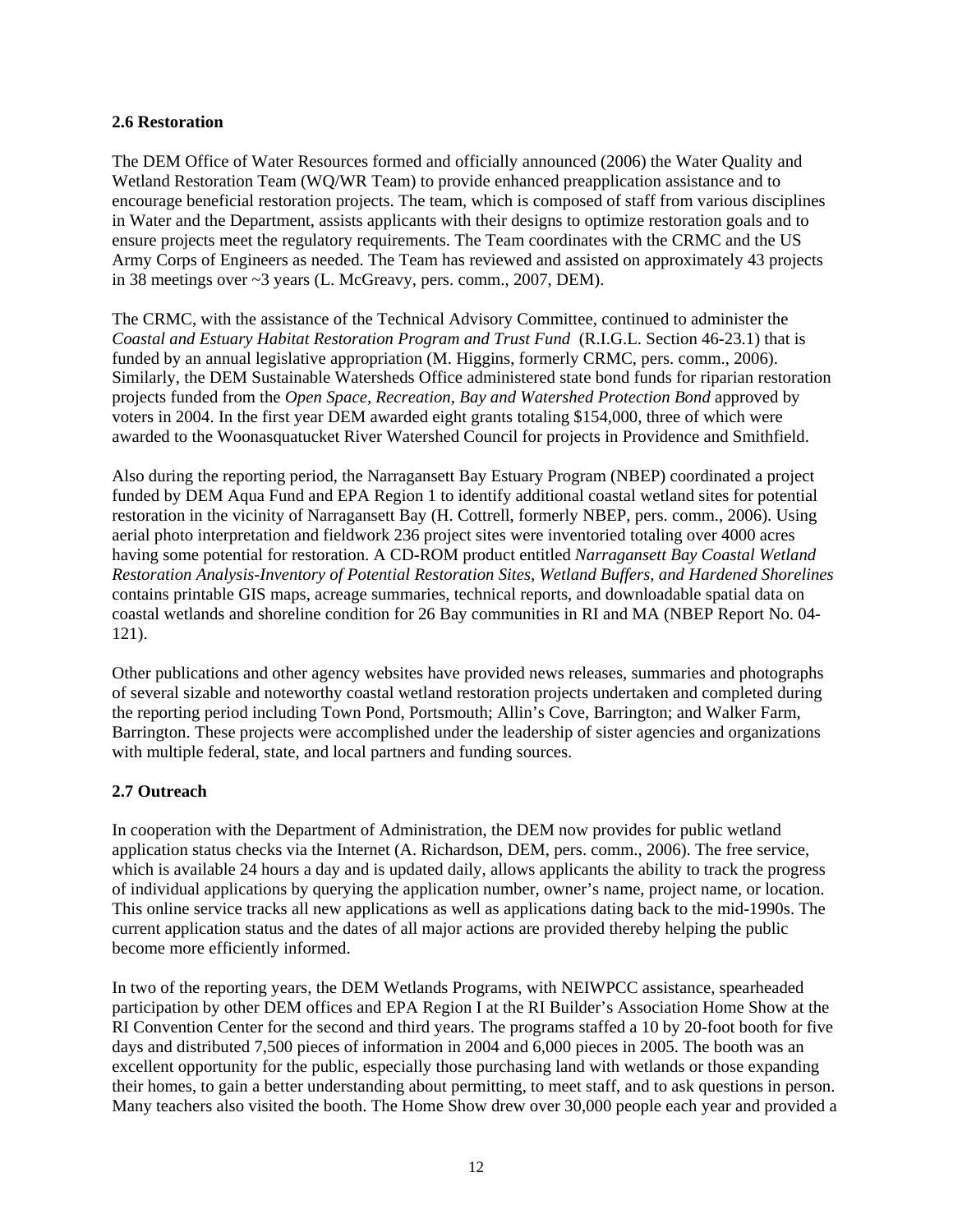terrific opportunity to showcase wetland protection. Due to the temporary loss of NEIWPCC staff, no major public event was undertaken in 2006; however, the Program did participate in events and speaking engagements coordinated by other groups.

The primary outreach publication during 2004 through 2006 continued to be the ongoing development of the *Wetland Best Management Practices Manual*. The objective of the Manual is to provide a better understanding of acceptable and wetland friendly designs and practices that can be used when preparing an application submittal for DEM. The Manual, which is organized around project types, is being developed with a DEM technical team and progress was delayed somewhat in 2005 by staff vacancies; however, the manual is currently on track for final review and completion.

It is difficult to assess the effectiveness of the wetland outreach initiatives completed during the past five years. All materials and events have been very well received and publications and program participation continue to be in demand. Fifty percent of the permit applications received are permitted based on the initial submission (R. Chateauneuf, DEM, pers.comm, 2006), which speaks to the quality of the applications.

# **3.0 WETLAND PROTECTION AND CONSERVATION**

#### **3.1 Wetland Protection by Land Acquisition or Permanent Easements**

The permanent protection of high quality wetland by acquisition of easements or land title is a highly effective strategy. Over the past decade, the number of land trusts active in Rhode Island has grown and significant investment has been made is open space acquisition. The DEM Office of Planning and Development recently completed updating the data layer for protected land in GIS. This data layer includes not only public acquisitions by federal, state and local government, but also lands protected by land trusts, water suppliers and conservation non-profit organizations. Additionally, the data layer includes those portions of developments, including subdivisions, in which towns have required that land be set aside in its natural state and restricted from future development. The availability of this data layer allowed a summary of the area (acres) of palustrine and estuarine vegetated wetland that is protected in this manner. The analysis revealed that on a statewide basis approximately 28 percent of all palustrine and estuarine vegetated wetland area is located on protected lands. The area of specific wetland types on protected lands is in Table 7.

| <b>Table 7. Wetland Area Present on Protected Lands</b><br>(P. Jordan, DEM DPD, 2007) |        |
|---------------------------------------------------------------------------------------|--------|
| Wetland Type                                                                          | Acres  |
| Palustrine Emergent Fen or Bog                                                        | 117    |
| Palustrine Emergent Marsh / Wet Meadow                                                | 1096   |
| <b>Estuarine Emergent Wetland</b>                                                     | 1835   |
| Estuarine Scrub-Shrub Wetland                                                         | 52     |
| Palustrine Forested Wetland: Coniferous                                               | 4114   |
| Palustrine Forested Wetland: Dead                                                     | 81     |
| Palustrine Forested Wetland: Deciduous                                                | 16508  |
| Palustrine Scrub-Shrub Swamp                                                          | 2494   |
| Palustrine Scrub-Shrub Fen or Bog                                                     | 795    |
| Total Wetland Area on Protected Lands                                                 | 27,092 |
| <b>Total Statewide Palustrine and Estuarine</b><br>Wetland Area*                      | 95,708 |

Without POW, ROW, LOW, and EOW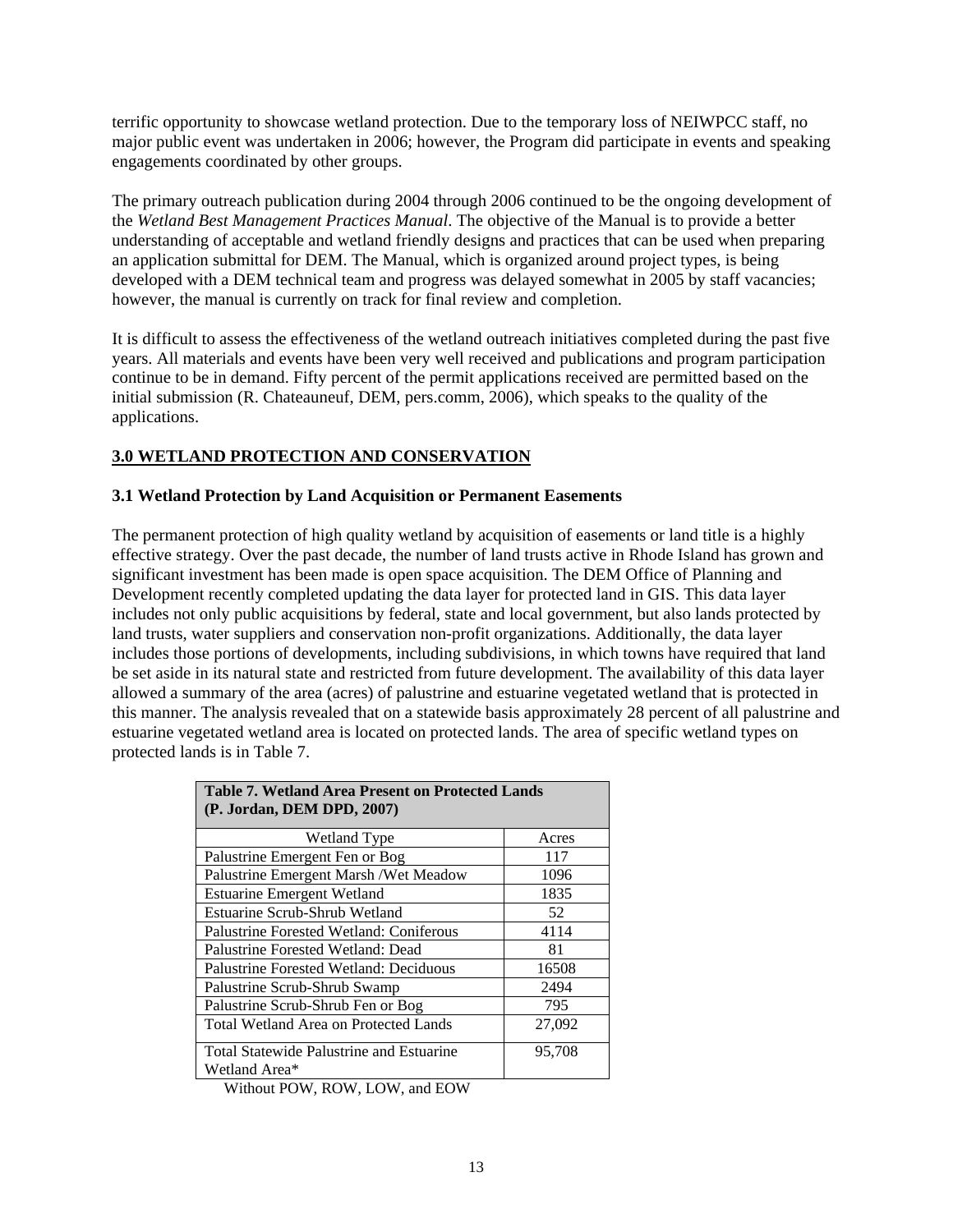State land acquisition for conservation purposes is executed via the DEM Office of Planning  $\&$ Development (DEM-OPD). In 2004 and 2005, the DEM-OPD acquired fee title or Conservation Easements over 2,610 acres of land in the Rhode Island (Primiano, 2006). The acreage represented 33 separate land protection projects in 19 communities. The acquisitions included 254 acres of various wetland types (Table 8). The DEM works in partnership with local land trusts, private non-profit agencies, and municipalities to protect the State's natural resources, watersheds, farmland, forestlands, and wetlands. The State's primary focus remains on efforts to expand boundaries of existing protected land holdings and create linkages where possible (Primiano, 2006). Funding sources for these projects come from a wide variety of sources, including state open space bond issues, federal grant programs, municipal funds, and foundation funds.

| Table 8. Wetland acquisition by DEM in 2004 and 2005, and 5-year<br>trends (acres) $(P. Jordan, 2004 and 2006)$ |          |           |           |  |
|-----------------------------------------------------------------------------------------------------------------|----------|-----------|-----------|--|
| <b>Wetland type</b>                                                                                             | 2001     | 2002-2003 | 2004-2005 |  |
| Emergent Wetland: Fen or Bog                                                                                    | $\Omega$ | 2         | 5         |  |
| Emergent Wetland: Marsh/Wet<br>Meadow                                                                           | 65       | 12        | 23        |  |
| Scrub-Shrub Swamp                                                                                               | 38       | 45        | 37        |  |
| Shrub Fen or Bog                                                                                                | 2        | 4         | 11        |  |
| <b>Forested Wetland: Coniferous</b>                                                                             | 28       | 67        | 5         |  |
| <b>Forested Wetland: Deciduous</b>                                                                              | 352      | 576       | 170       |  |
| <b>Estuarine Emergent Wetland</b>                                                                               | 12       | 9         | 3         |  |
| Estuarine Scrub-Shrub Wetland                                                                                   | 0        | 0.8       | $\Omega$  |  |
| Marine/Estuarine Unconsolidated Shore                                                                           | 9        | 2         | $\theta$  |  |
| Marine/Estuarine Rock Shore                                                                                     | 0        | 0         | 0         |  |
| Total area                                                                                                      | 506      | 718       | 254       |  |

#### **3.2 Conservation Development**

Through planning, publications and training the DEM Sustainable Watersheds Office has actively promoted Conservation Development as a way to allow growth while avoiding impacts to the environment (Millar, 2006). A goal of conservation development is to protect 50 percent of a property as open space including maintaining travel corridors for wildlife, forest blocks, and vegetated buffers along wetlands, streams, and ponds. Greenspace plans and mapping have been completed in the Pawcatuck River, Scituate Reservoir, and Woonasquatucket River watersheds. Wetlands within 2000 feet of a river or stream were identified as part of core biodiversity areas that are important to protect (S. Millar, DEM, pers. comm., 2004). Wetlands not within 2000 feet were identified as isolated resources also in need of protection. Publications and training stress the need for municipalities to use their zoning authority to guide growth away from wetlands and other resources, and ordinances are in various stages of development in 13 towns, four of which are supported by an EPA wetland grant (S. Millar, DEM, pers. comm., 2006). The fourteen communities are: Burrillville, Charlestown, Coventry, Cumberland, Exeter, Glocester, Hopkinton, New Shoreham, North Kingstown, North Smithfield, Richmond, Smithfield, and South Kingstown.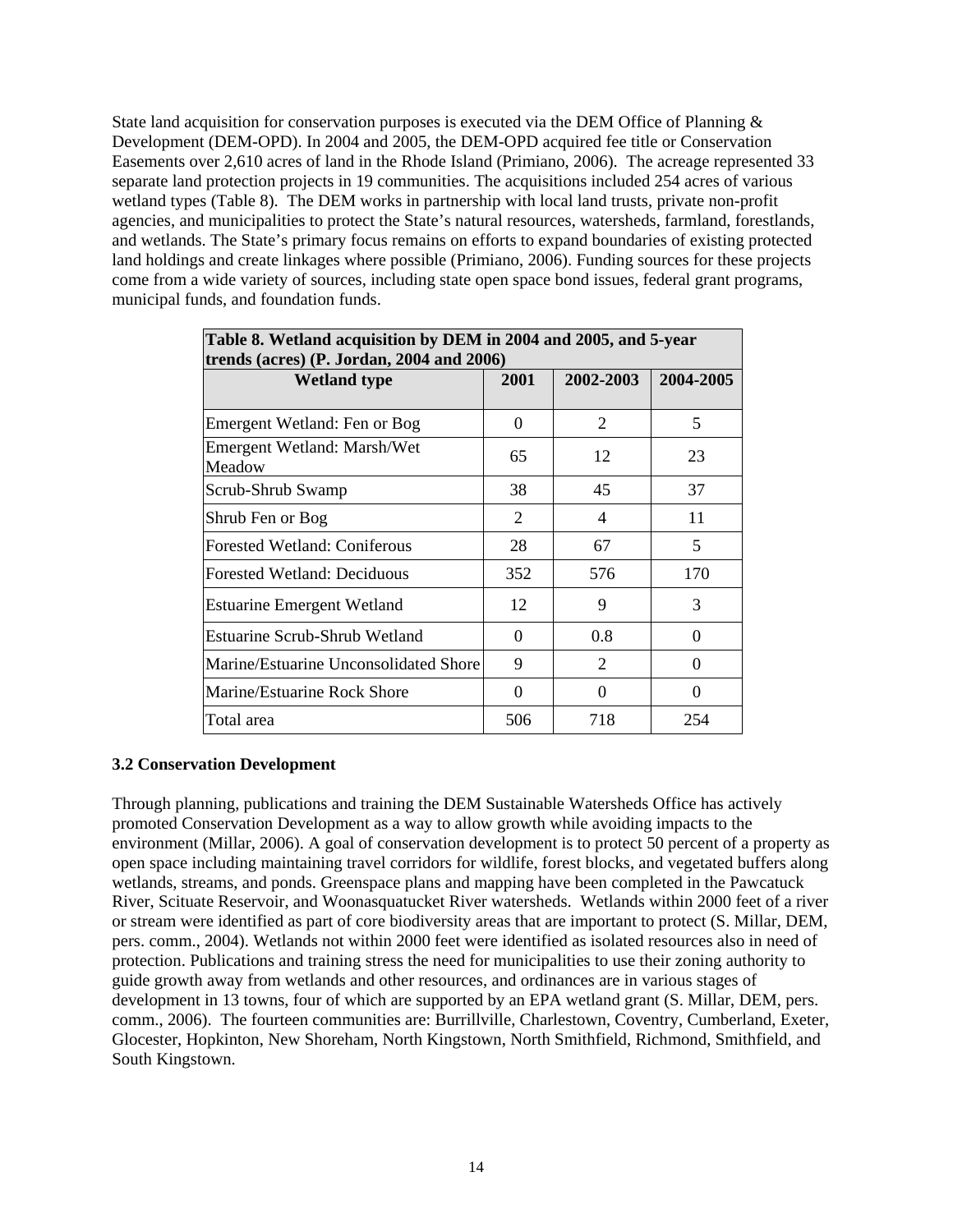## **3.3 Statewide Wildlife Conservation Strategy**

The DEM Division of Fish and Wildlife completed a two-year project to develop a ten year Comprehensive Wildlife Conservation Strategy (CWCS) (2005). The Strategy identifies habitats, threats to the habitats, conservation actions, and species of greatest conservation need. The CWCS identified 13 freshwater wetland habitats, two of which, forested and shrub wetland, represent more than 70 percent of RI's wetlands. Degradation from residential and commercial development was identified as the greatest threat to wetlands. Fifty-three freshwater wetland species and 54 freshwater aquatic species of greatest conservation need were identified (Table 9).

| need (DEM FWS, 2005).                                      |                |                                                                                                                        |  |  |
|------------------------------------------------------------|----------------|------------------------------------------------------------------------------------------------------------------------|--|--|
| Habitat: Forested, shrub, and emergent freshwater wetlands |                |                                                                                                                        |  |  |
| Taxa group                                                 | Number         | <b>Species</b>                                                                                                         |  |  |
| Amphibians                                                 | 1              | Four-toed salamander                                                                                                   |  |  |
| <b>Beetles</b>                                             |                |                                                                                                                        |  |  |
| <b>Birds</b>                                               | 16             | Including willow flycatcher, northern<br>waterthrush, Canada warbler, prothonotary<br>warbler                          |  |  |
| Butterflies and moths                                      | 28             |                                                                                                                        |  |  |
| Dragonflies and damselflies                                | 4              |                                                                                                                        |  |  |
| Mammals                                                    | 1              | Southern bog lemming                                                                                                   |  |  |
| Reptiles                                                   | $\overline{2}$ | Spotted turtle and eastern ribbon snake                                                                                |  |  |
|                                                            |                | Habitat: Springs, rivers and streams, and lakes and ponds (including seasonal ponds)                                   |  |  |
| Taxa group                                                 | Number         | Species                                                                                                                |  |  |
| Amphibians                                                 | 6              | Dusky salamander, spring salamander,<br>eastern spadefoot, marbled salamander,<br>wood frog, and northern leopard frog |  |  |
| <b>Birds</b>                                               | 4              | Eastern kingbird, orchard oriole, bald eagle,<br>and osprey                                                            |  |  |
| Dragonflies and damselflies                                | 18             |                                                                                                                        |  |  |
| Fish                                                       | 16             |                                                                                                                        |  |  |
| Mammals                                                    | 1              | Common water shrew                                                                                                     |  |  |
| <b>Mollusks</b>                                            | 8              |                                                                                                                        |  |  |
| Reptiles                                                   | 1              | Wood turtle                                                                                                            |  |  |

| Table 9. Freshwater wetland and freshwater aquatic taxa of greatest conservation |
|----------------------------------------------------------------------------------|
| need (DEM FWS, 2005).                                                            |

#### **3.4 Natural Communities of RI**

The DEM Natural Heritage Program and The Nature Conservancy of RI completed a review draft natural community classification system for RI based largely on plant species and assemblages (Enser and Lundgren, 2005) as a tool for land use managers, biologists, landowners and others. The Palustrine system includes open and forested freshwater wetlands on mineral and organic hydric soils. The Estuarine, Riverine and Lacustrine systems include other freshwater and tidal wetlands, flats and deepwater habitats. While this classification was not developed as a wetland mapping system per se, it illustrates the variety and complexity of RI's wetlands and may be beneficial in the context of monitoring.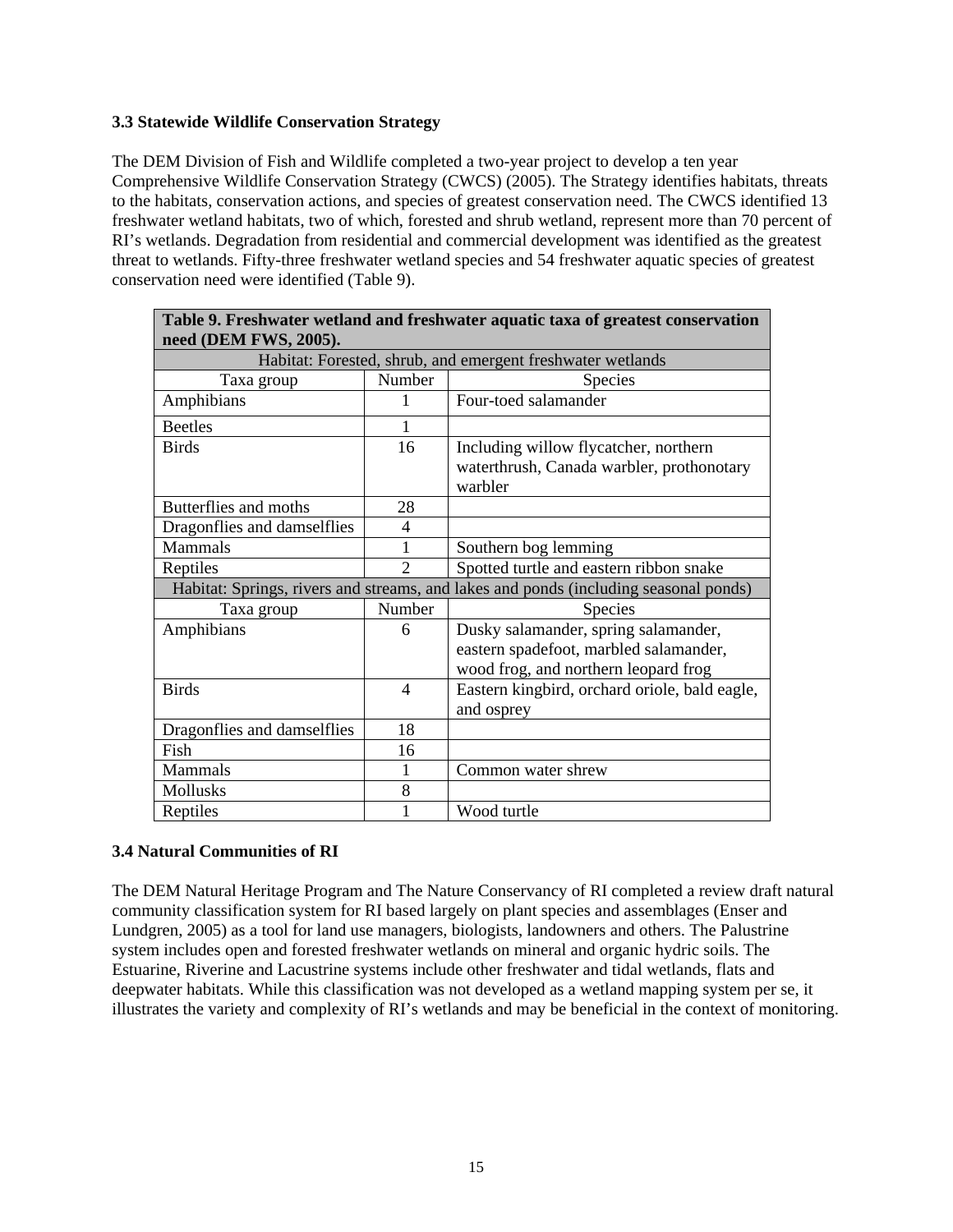## **4.0 CONCLUSION**

Rhode Island has continued to build and implement a comprehensive state wetlands program. Overall, the DEM and CRMC regulatory programs promote policies to minimize adverse impacts on wetlands and are successful in limiting authorized direct loss of wetland, nearly achieving the state's no net loss goal over 5 years. There are challenges including protecting wetland functions and values from cumulative impacts of land development, from hydromodifications, and from unauthorized alterations. Achieving effective wetland protection is also contingent on projects being developed in a manner that is consistent with the approved plans and permit conditions. The state is aware that unauthorized wetland alterations do occur and that some loss may be unknown and undetectable. The programs are challenged by limited financial and human resources, including a 25% permitting staff vacancy level for 2 years. Wetlands and other valuable natural resources are protected through a strong statewide network of conservation professionals, and recent DEM analysis revealed that 28% of the area of all palustrine and estuarine wetlands are on protected lands. With competitive funding from EPA for special projects and with the assistance of NEIWPCC, the University, and other partners, Rhode Island has continued to pursue regulatory improvements, to build on successful outreach, to draft a wetland-monitoring plan, and to pilot rapid assessment methodologies. Future projects will entail policy development, vernal pool protection, assessing project outcomes in the field, and training.

# **5.0 APPENDICES**

## **5.1 Wetland Pilot Demonstration Projects**

In 2005, in response to a national competition, DEM was awarded nonregulatory and regulatory Wetland Pilot Demonstration Grants from EPA Headquarters. The approved projects reflect federal and state wetland program priorities. Following is a brief summary of the status of the Year 1 (FY05) projects (as of Jan. 2007).

| Table 5.1. Status of Year 1 (FY05) Wetland Pilot Demonstration Projects (Jan. 2007) |                                                                                                                                                                                                                                                                                                                                                                                                                                                                                                                                                                                                                                                                                                                                                                                      |  |  |
|-------------------------------------------------------------------------------------|--------------------------------------------------------------------------------------------------------------------------------------------------------------------------------------------------------------------------------------------------------------------------------------------------------------------------------------------------------------------------------------------------------------------------------------------------------------------------------------------------------------------------------------------------------------------------------------------------------------------------------------------------------------------------------------------------------------------------------------------------------------------------------------|--|--|
| <b>NONREGULATORY</b>                                                                |                                                                                                                                                                                                                                                                                                                                                                                                                                                                                                                                                                                                                                                                                                                                                                                      |  |  |
| <b>Project partners</b>                                                             | <b>Status</b>                                                                                                                                                                                                                                                                                                                                                                                                                                                                                                                                                                                                                                                                                                                                                                        |  |  |
| <b>NEIWPCC</b>                                                                      | To characterize extent/type of wetland in proximity to<br>community wells statewide, NEI completed a Tier 1-<br>assessment utilizing existing RIGIS data. A<br>memorandum summarizing the study results is under<br>review by DEM. Briefly, the data indicates that 39% of<br>the surface area w/in the 400-foot radius of selected<br>wells in stratified drift that met the study criteria is<br>freshwater wetland.<br>Development of watershed-based wetland profiles from<br>existing data as a baseline to evaluate change and as an<br>information transfer tool was partially completed.<br>Wetland type/ extent have been formatted for most<br>watersheds. Land use/land cover data are partially<br>complete. Some standard text has been drafted and is<br>under review. |  |  |
|                                                                                     | NEI assisted the DEM evaluate two wetland rapid<br>assessment methods. Using methods from Ohio and<br>Delaware over 500 acres of wetland were assessed at 27                                                                                                                                                                                                                                                                                                                                                                                                                                                                                                                                                                                                                         |  |  |
|                                                                                     |                                                                                                                                                                                                                                                                                                                                                                                                                                                                                                                                                                                                                                                                                                                                                                                      |  |  |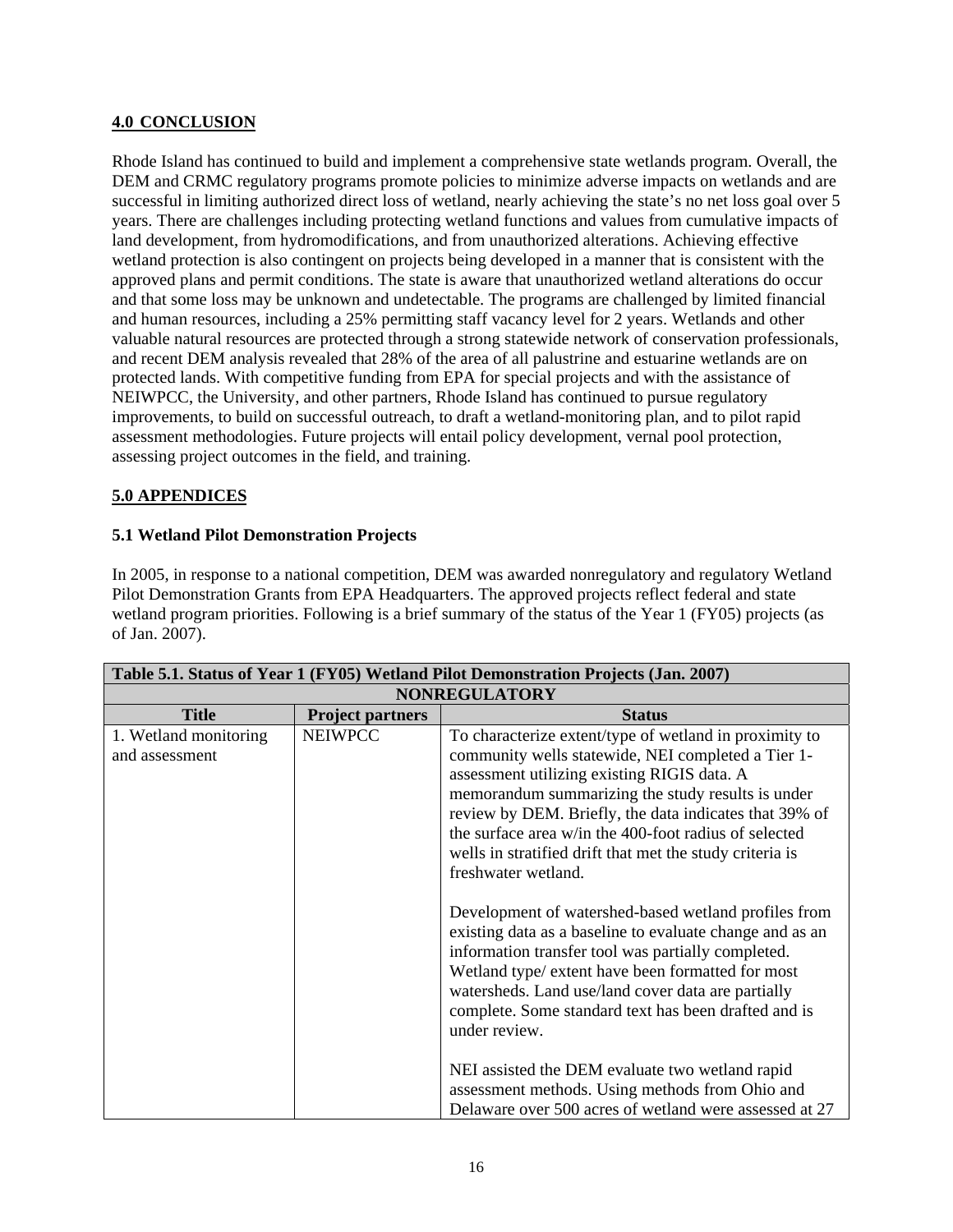|                            |                         | wetlands. The field data are summarized in an Excel<br>spreadsheet and a draft report (Pelton et al, 2006) was |  |
|----------------------------|-------------------------|----------------------------------------------------------------------------------------------------------------|--|
|                            |                         | completed and is under review by DEM.                                                                          |  |
| 2. Public outreach and     | <b>NEIWPCC</b>          | This project did not move forward during year 1. It was                                                        |  |
| training                   |                         | rescheduled somewhat to coincide with rule                                                                     |  |
|                            |                         | promulgation in calendar year 2007. A contract with                                                            |  |
|                            |                         | NEI for outreach assistance has been approved.                                                                 |  |
| 3. Prioritizing protection | <b>URI CELS</b>         | URI research associates completed a Tier 1 analysis on                                                         |  |
| of vulnerable wetlands in  |                         | over 250 vernal pools to ID those that met criteria for                                                        |  |
| the Queen's River          |                         | further field study. One hundred thirty five pools were                                                        |  |
| watershed                  |                         | visited and 102 were assessed. A draft report and GIS                                                          |  |
|                            |                         | coverage has been produced including id of priority                                                            |  |
|                            |                         | hotspots for protection (Mitchell et al, 2007). The results                                                    |  |
|                            |                         | are under review by DEM.                                                                                       |  |
| <b>REGULATORY</b>          |                         |                                                                                                                |  |
|                            |                         |                                                                                                                |  |
| <b>Title</b>               | <b>Project partners</b> | <b>Status</b>                                                                                                  |  |
| 1. Evaluation of           | Contract                | A contract has been approved and the consultant                                                                |  |
| <b>Outcomes - CRMC</b>     |                         | selected to complete the modifications to the CRMC                                                             |  |
|                            |                         | data management systems for improved tracking of                                                               |  |
|                            |                         | wetland losses and gains. Additional wetland permit                                                            |  |
|                            |                         | search functionality will also be completed.                                                                   |  |
| 2. Enhancing use of        | Academic contract       | This project has been scheduled for calendar year 2007.                                                        |  |
| science in decision-       |                         |                                                                                                                |  |
| making                     |                         |                                                                                                                |  |
|                            |                         |                                                                                                                |  |
| 3. Evaluation of           | <b>NEIWPCC</b>          | This project has been rescheduled to calendar year 2007                                                        |  |
| outcomes-unauthorized      |                         | and a contract with NEI to provide technical assistance                                                        |  |
| losses at permitted sites  |                         | has been approved.                                                                                             |  |
|                            |                         |                                                                                                                |  |

# **5.2 Status of Wetland Task Force (WTF) Recommendations (Jan. 2007)**

Following are tables modified from the Wetland Task Force Final Report (March 21, 2001) including the status of ongoing and completed tasks and projects. Tasks and projects that were completed and reported on in the *Year-End Report* (2001) and the *Status and Trends Report* (2004) have been deleted.

| WTF Table 2. Projects Common to the Wetlands Task Force Recommendations and the DEM Work Plan |                         |                         |  |
|-----------------------------------------------------------------------------------------------|-------------------------|-------------------------|--|
| <b>Project Description</b>                                                                    | <b>Issue Originator</b> | <b>Status</b>           |  |
| Continue to develop Freshwater Wetland Restoration Strategy                                   | EPA, DEM                | Woon. Wetland           |  |
|                                                                                               | WW-5d, WWO-2a           | <b>Restoration Plan</b> |  |
|                                                                                               |                         | and website             |  |
|                                                                                               |                         | completed 03/05.        |  |
|                                                                                               |                         | Summary for             |  |
|                                                                                               |                         | Strategy pending        |  |
|                                                                                               |                         | DEM.                    |  |
| Complete background research and outline issues for statewide                                 | EPA, DEM                | Postponed.              |  |
| Wetland Conservation Plan. Coordinate planning with other Office                              | WW-5d                   |                         |  |
| of Water Resources plans.                                                                     |                         |                         |  |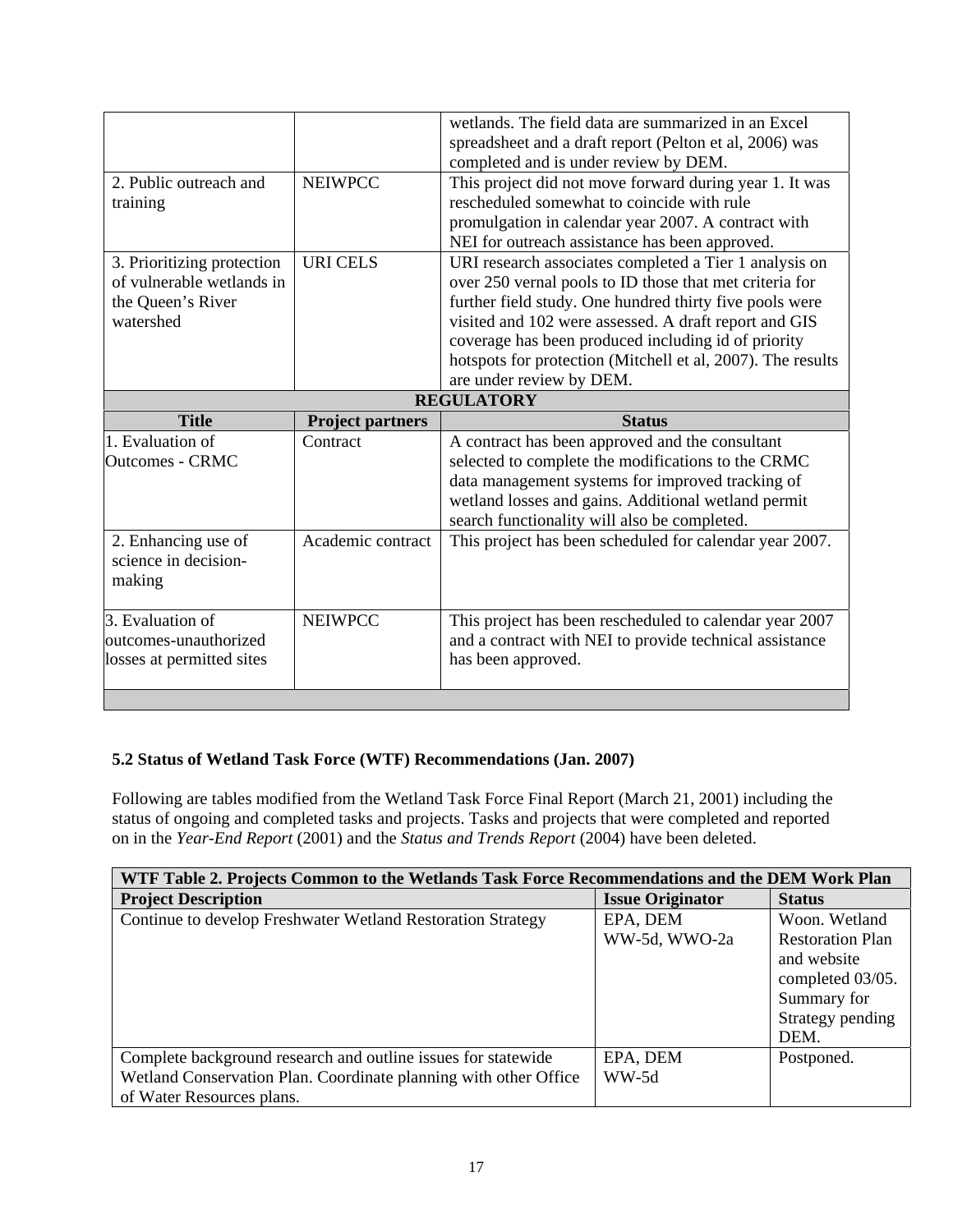| WTF Table 3. Proposed Freshwater Wetland Rules Development |                                                                                                                                                                                                                                                                                                                        |                                                             |  |
|------------------------------------------------------------|------------------------------------------------------------------------------------------------------------------------------------------------------------------------------------------------------------------------------------------------------------------------------------------------------------------------|-------------------------------------------------------------|--|
| <b>Rule</b>                                                | <b>Proposed Revisions #2</b>                                                                                                                                                                                                                                                                                           | <b>Status</b>                                               |  |
| 8.04                                                       | Revise the fee schedule to simplify both the presentation and the way the fees are<br>calculated. Eliminate the fee additives (per sq. ft. of alteration, etc.). Eliminate<br>fees for municipalities. Otherwise strive for revenue neutral fees.                                                                      | Complete.<br>(Municipal fees<br>will not be<br>eliminated.) |  |
| 6.00<br>throug<br>h 14.00                                  | Reorganize the rules for readability and clarity: improve application requirements<br>and process descriptions, improve table of contents, and add an index. These<br>revisions will be more presentation than content.                                                                                                | Complete.                                                   |  |
| 6.00<br>throug<br>h 14.00                                  | Remove rules that address internal administrative operating procedures and create<br>a new management procedure document as appropriate.                                                                                                                                                                               | Analyzed.                                                   |  |
| 3.00                                                       | Expand administrative findings section to discuss the significance of the bordering<br>areas (perimeter wetland and riverbank wetland) in scientific terms                                                                                                                                                             | Analyzed.                                                   |  |
| 8.07 B.<br>8.07 C.                                         | Delete these rules and develop a policy whereby meetings with the Program (as<br>opposed to w/ OTCA) will be scheduled and conducted.                                                                                                                                                                                  | Complete.                                                   |  |
| <b>Rule</b>                                                | <b>Proposed Revisions #3</b>                                                                                                                                                                                                                                                                                           | <b>Status</b>                                               |  |
| ----                                                       | Develop new <i>Determination of Applicability</i> application for those ~75 applicants<br>per year who file a Request for Preliminary Determination and receive<br>determination of non-jurisdiction. Roll applicant into the Preliminary<br>Determination process if it is determined that an alteration is proposed. | Completed                                                   |  |
| ----                                                       | Develop new Abbreviated Request for Preliminary Determination application<br>(PD1) with reduced requirements for specific projects including planting projects<br>and alterations to already developed residential lots.                                                                                               | Completed                                                   |  |
|                                                            | Develop new regulatory timelines to approve complete applications, by application<br>type. Investigate refunding permit fees, if review times are not met.                                                                                                                                                             | Analyzed                                                    |  |
| 14.00<br>& App.<br>$\mathfrak s$                           | Evaluate site plan requirements, particularly for small projects such as single<br>family residential.                                                                                                                                                                                                                 | Completed                                                   |  |
| 6.13                                                       | Consider revising exemption to allow others beside DEM FWS to undertake<br>conservation projects as exempt activities or as a "FONSI"                                                                                                                                                                                  |                                                             |  |
| 7.01 B                                                     | Develop guidelines, BMPs, and/or performance standards for major projects<br>outside of wetland jurisdictional areas that have the potential for significant<br>wetland impacts.                                                                                                                                       | <b>BMP</b> manual<br>drafted.                               |  |
| 6.03L                                                      | Clarify the exemption on replacement of shoreline structures as to "in-kind"<br>materials.                                                                                                                                                                                                                             |                                                             |  |
|                                                            | Evaluate the CRMC fact sheet on program differences and revise rules as agreed<br>upon. For example, the length of time permits are valid differs.                                                                                                                                                                     | Evaluated                                                   |  |
| 6.00                                                       | Revisit rule 6.00 and consider expanding the list of exempt activities.                                                                                                                                                                                                                                                | Completed                                                   |  |
| App. 1                                                     | Revisit appendix 1 and consider expanding the list of activities considered<br>insignificant alterations.                                                                                                                                                                                                              | Considered.                                                 |  |
| 5.00<br>$^{++}\,$                                          | Develop and add buffer zone and setback rules.                                                                                                                                                                                                                                                                         | Research<br>completed.                                      |  |
| <b>Rule</b>                                                | <b>Proposed Revisions #4</b>                                                                                                                                                                                                                                                                                           | <b>Status</b>                                               |  |
| Several                                                    | Revisions to facilitate water quality improvement and wildlife habitat projects<br>(phase 2)                                                                                                                                                                                                                           | Completed -<br>WQ/WR team.                                  |  |